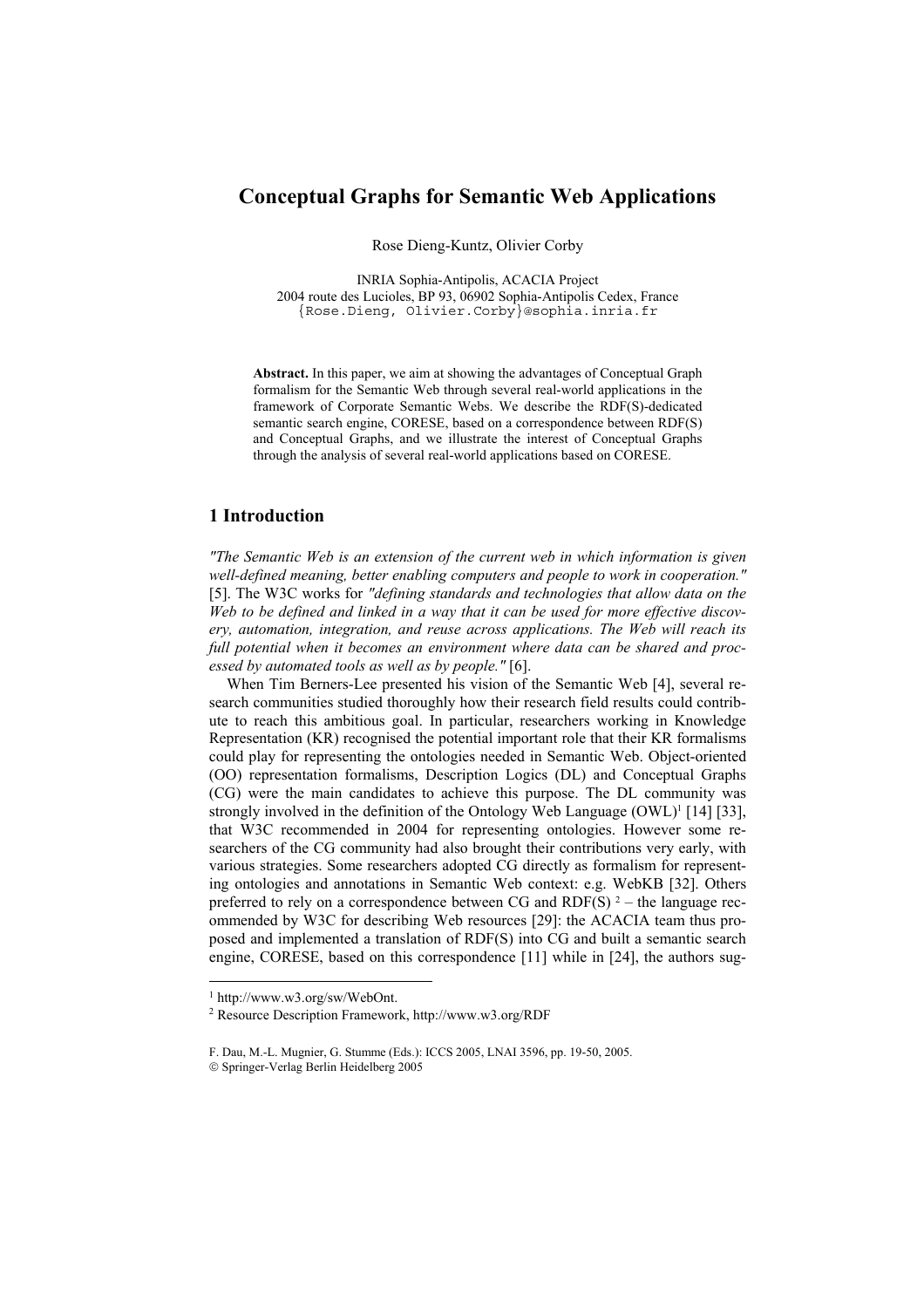gested to use CG as the Ontolingua for allowing the automatic translation of knowledge structures between different KR formalisms, and they described RDF(S) metamodel in CG.

In this paper, we summarise the ACACIA team approach for the Semantic Web and emphasise the role of CG in this approach. Our objective is to show that in the framework of Semantic Web, Conceptual Graphs have enough expressivity for KR and enough reasoning capabilities for real-world applications.

### **2 Corporate Semantic Web Approach**

#### **2.1 ACACIA Project Evolution**

The ACACIA project<sup>3</sup> is a multidisciplinary team that aims at offering methodological and software support for knowledge management (KM), and in particular for building, managing, evaluating and evolving corporate memories.

Historically, in 1992, we were focusing on corporate memories materialised in documents and knowledge bases (KBs). Our main topics were: (1) multi-expertise, (2) "intelligent" information retrieval and (3) management of links between documents and KBs. Therefore we chose CG as privileged KR formalism since it offered reasoning capabilities interesting for intelligent information retrieval, and it seemed a good basis for tackling multi-expertise or for representing a KB associated to texts. The main results of our previous research in CG formalism were the following:

- − The CGKAT system integrated a CG-represented ontology extending WordNet and enabled to associate a base of CGs to a structured document. The user could ask queries about either the base of CGs or the document contents and CGKAT could retrieve relevant document elements through a projection of the user's query on the CG base associated to the document [31].
- − The MULTIKAT system offered an algorithm for comparing KBs modelling knowledge of two experts in a given domain. MULTIKAT enabled comparison and merging of two CG ontologies [19] as well as comparison and integration of two CG bases, the integration being guided by different integration strategies [18];
- − The C-VISTA and CG-VISTA models enabled to represent viewpoints in CG formalism (both in a CG support and in a CG base) [39].

In 1998, Tim Berners-Lee proposed his vision of the Semantic Web [4]. The main approach suggested was to use an ontology for making explicit semantic annotations on Web resources. According to us, CG was clearly a relevant formalism for representing such ontology and annotations: there was an analogy between on the one hand, a Web document annotated by semantic annotations w.r.t. an ontology and on the other hand, a structured document associated to a base w.r.t. the CGKAT ontology. But W3C had already started to define RDF as the future language for describing Web resources. So, as there was also an analogy between RDF and CG, and as a W3C-recommended language was more likely to be widely adopted by the different

 $\overline{a}$ 

<span id="page-1-0"></span><sup>3</sup> http://www-sop.inria.fr/acacia/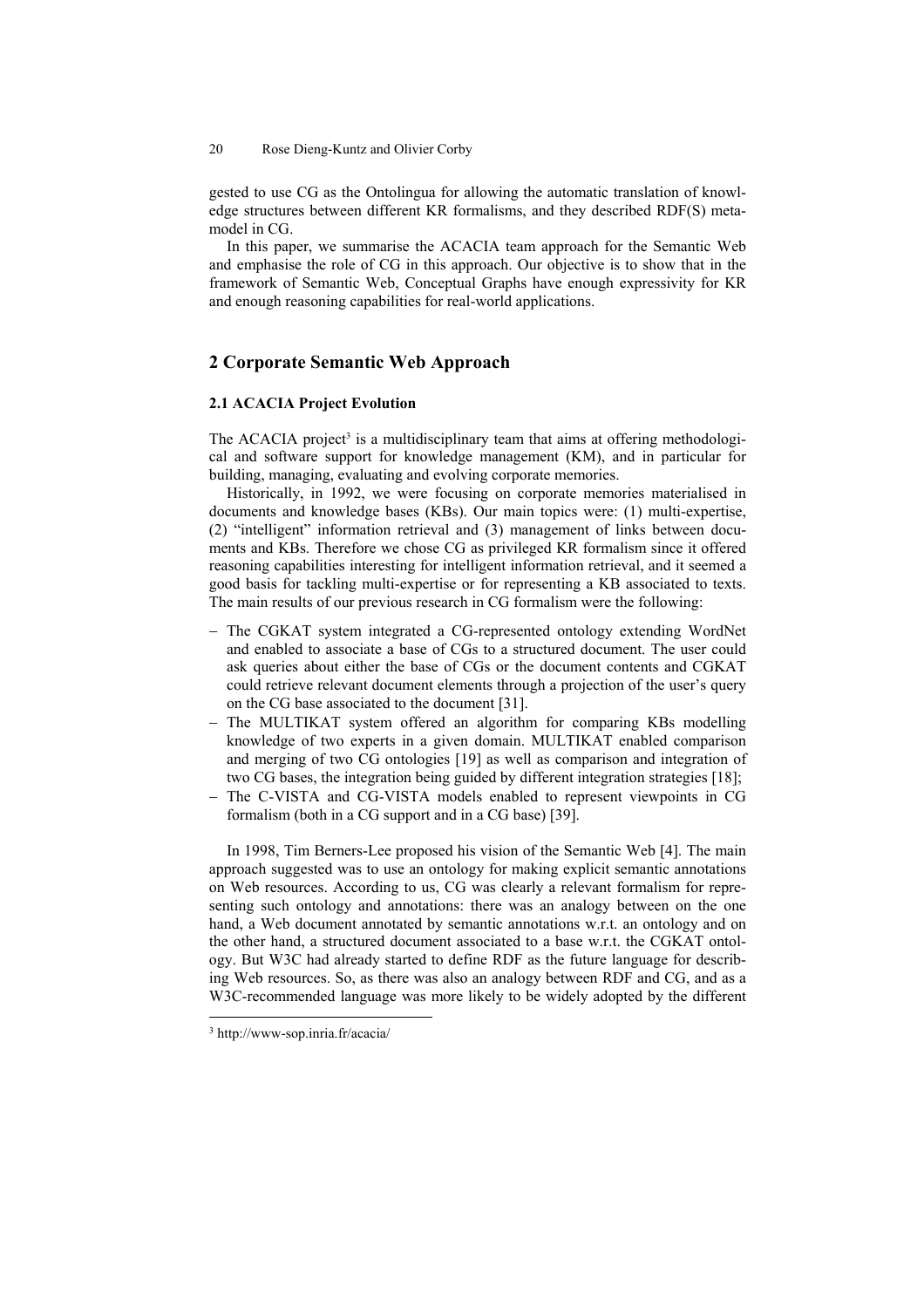research communities or industrial companies than CG, our strategy was to rely on this RDF – CG correspondence, so as to take advantage of both the standard feature of RDF and our competence in CG. Therefore, instead of building an RDF-dedicated tool from scratch, we preferred to rely on this RDF – CG correspondence for developing CORESE, an RDF-dedicated search engine based on CG: thus, the first version of CORESE was quickly implemented and tested using the API of Notio [44]. Moreover, our KM approach evolved towards our so-called "Corporate Semantic Web" approach. From research viewpoint, using CORESE as the kernel of our research and applications enables us to check the validity of our hypothesis that CG is a good internal KR formalism for "Corporate Semantic Web" applications.

#### **2.2 Corporate Semantic Webs**



**Fig. 1.** Architecture of a corporate semantic Web

In 1999, we proposed an approach called « Corporate Semantic Web » approach, that relies on a natural analogy between Web resources and corporate memory resources, and on a generalisation of CGKAT approach. We thus proposed to materialise a corporate memory through:

− *resources*: they can be documents (in various formats such as XML, HTML, or even classic formats), but they can also correspond to people, services, software or programs,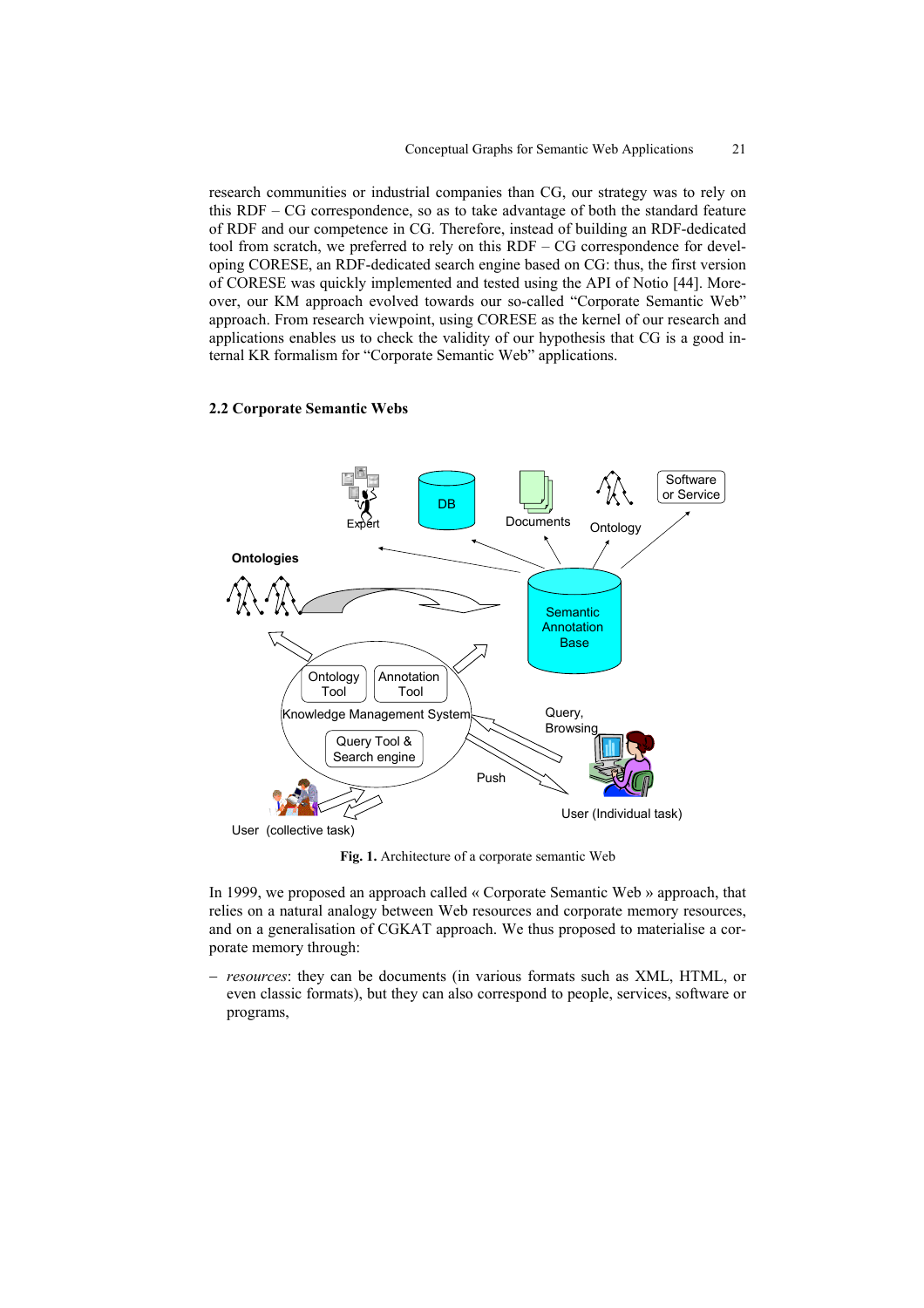- 22 Rose Dieng-Kuntz and Olivier Corby
- − *ontologies*, describing the conceptual vocabulary shared by one or several communities in the company,
- − *semantic annotations on these resources* (i.e. contents of documents, skills of persons or characteristics of services / software / programs), based on these ontologies.

with diffusion on the Intranet or the corporate Web.

A Corporate Semantic Web has some specificities w.r.t. the Semantic Web: the fact that an organisation is bounded should allow an easier agreement on a corporate policy, an easier creation of ontologies and annotations, an easier verification of validity and reliability of information sources, a description of more precise user profiles, a smaller scale for the document corpora and for the ontologies.



**Fig. 2.** « Corporate Semantic Web » Approach

Figure 1 shows the architecture of a corporate semantic Web and figure 2 summarises our method for building it, method stemming from our synthesis and abstraction after analysis of all our semantic web applications. In [17], we study thoroughly the components of a corporate semantic Web (resources, ontologies, annotations).

In this paper, we will illustrate this "Corporate Semantic Web" approach by several ACACIA team research results: the CORESE semantic search engine, project memory (SAMOVAR system), distributed memory (CoMMA system), information retrieval from Medline (ESCRIRE system), support to interpretation or validation of DNA micro-array experiments (MEAT project), support to collaborative reasoning in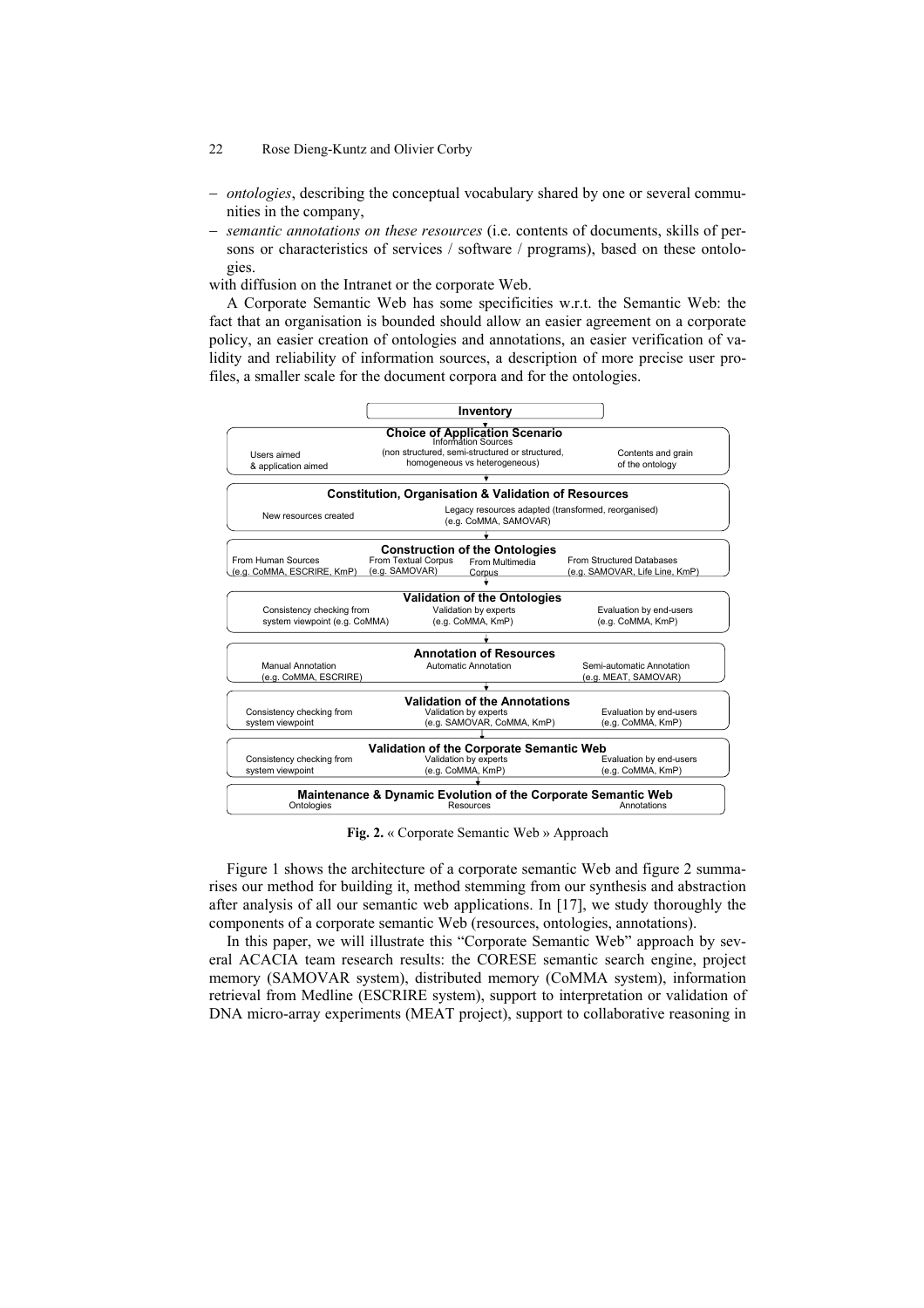a healthcare network (Life Line project), support to skills cartography (KmP project). Table 1 summarises their contributions to the ACACIA team research program.

| <b>Research questions</b>                             | <b>Contributing projects</b> |
|-------------------------------------------------------|------------------------------|
| How to build or enrich an ontology from textual       | <b>SAMOVAR</b>               |
| sources?                                              |                              |
| How to build or enrich an ontology from a structured  | SAMOVAR, Life Line,          |
| database?                                             | KmP                          |
| What existing KR formalisms are the most relevant for | <b>ESCRIRE</b>               |
| the semantic Web?                                     |                              |
| How to create semantic annotations manually through   | CoMMA                        |
| an editor?                                            |                              |
| How to create semantic annotations (concepts or rela- | SAMOVAR, MEAT                |
| tions) semi-automatically from texts?                 |                              |
| How to offer ontology-guided information retrieval?   | ESCRIRE,<br>CORESE,          |
|                                                       | SAMOVAR, CoMMA               |
| How to offer approximate reasoning?                   | CORESE, KmP                  |
| How to distribute annotations in<br>memory?<br>a      | CoMMA                        |
| How to distribute query processing among agents?      |                              |
| How to use agents and ontologies for information      |                              |
| retrieval from a distributed memory?                  |                              |
| How to offer scenario-guided, user-centred evaluation | CoMMA, KmP                   |
| of a corporate memory?                                |                              |
| How to offer friendly interfaces (for ontology brows- | KmP                          |
| ing, querying or result presentation)?                |                              |

**Table 1.** Contribution of the different projects to ACACIA research program

|  |  |  |  |  | Table 2. Scenarios studied in the different applications |
|--|--|--|--|--|----------------------------------------------------------|
|--|--|--|--|--|----------------------------------------------------------|

| <b>Application Scenario</b>                | <b>Contributing project</b> |
|--------------------------------------------|-----------------------------|
| Project memory                             | SAMOVAR,<br>Aproba-         |
|                                            | tiom                        |
| Integration of a new employee              | CoMMA                       |
| Support to technological watch             | CoMMA                       |
| Experiment memory for a research community | <b>MEAT</b>                 |
| Support to cooperative work                | Life Line                   |
| Skills cartography                         | KmP                         |

# **3 CORESE Semantic Search Engine**

As detailed in  $[11][12][13]$ , CORESE<sup>4</sup> is a semantic search engine, i.e. an ontologybased search engine for the semantic web: it enables to retrieve web resources anno-

 $\overline{a}$ 

<span id="page-4-0"></span><sup>4</sup> http://www-sop.inria.fr/acacia/soft/corese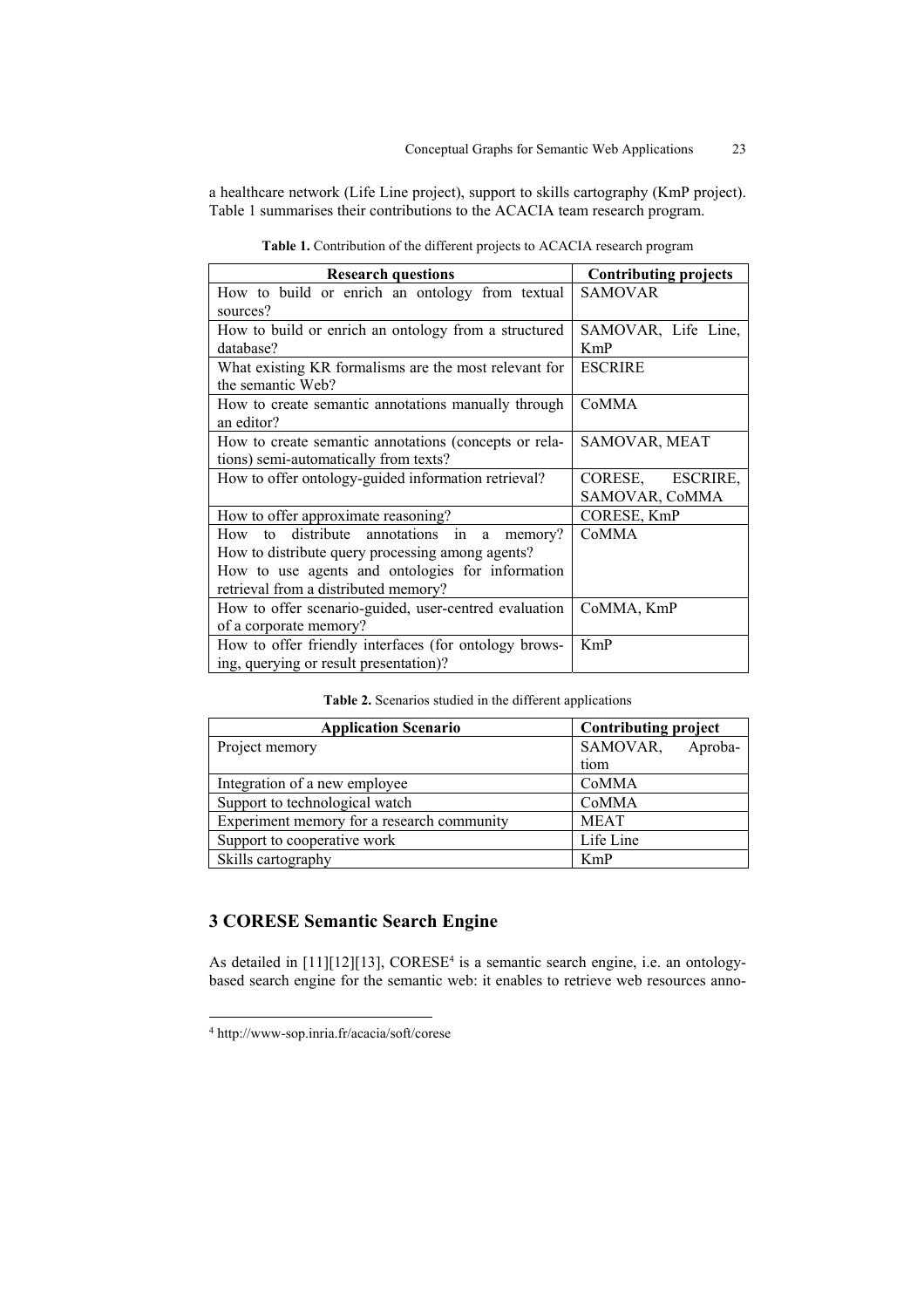tated in RDF. CORESE ontology representation language is built upon RDFS, that enables to represent an ontology by a class hierarchy and a property hierarchy. CORESE thus takes into account subsumption links between concepts and between relations when it needs to match a query with an annotation. CORESE ontology representation language also enables to represent domain axioms on which CORESE relies when matching a query with an annotation.

Annotations are represented in RDF and related to the RDF Schema representing the ontology they are built upon. The CORESE query language is also based on RDF; for each query, an RDF graph is generated, related to the same RDF Schema as the one of the annotations to which the query will be matched.

The CORESE engine works on CG internally. When matching a query with an annotation according to their common ontology, both the RDF graphs and their schema are translated into the CG model [45] [10]. Figure 3 summarises the principle of CORESE. Through this translation, CORESE takes advantage of previous work of the KR community on reasoning with CG [41] [42] [37] [3].

### **3.1 RDF(S) and Conceptual Graphs**

As stressed in [11][12][13], the RDF(S) and CG models share many common features and a mapping can easily be established between RDFS and a large subset of the CG model. An in-depth comparison of both models was the starting point of the development of CORESE. Both models distinguish ontological knowledge and assertional knowledge. In both models, the assertional knowledge is positive, conjunctive and existential and it is represented by directed labelled graphs. In CORESE, an RDF graph representing an annotation or a query is thus translated into a CG.

Concerning the ontological knowledge, the class (resp. property) hierarchy in an RDF Schema is translated into a concept (resp. relation) type hierarchy in a CG support. RDF properties are declared as first class entities as RDFS classes, just as relation types are declared independently of concept types in a CG support. This common handling of properties makes the mapping of RDFS and CG models relevant, contrarily to OO formalisms where properties must be defined as attributes inside classes.



**Fig. 3.** Principle of CORESE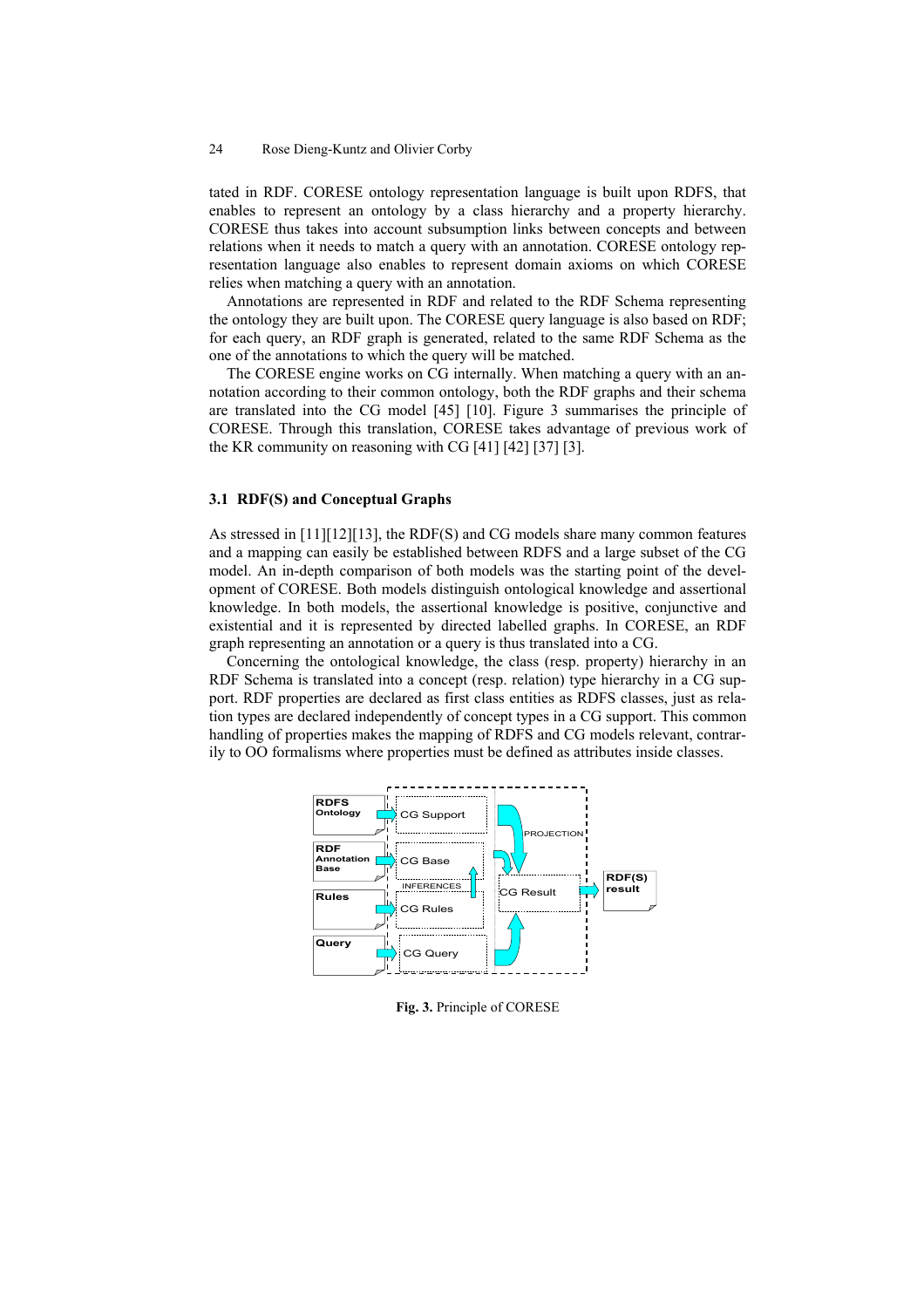There are a few differences between the RDF(S) and CG models in their handling of classes and properties but such differences can be easily dealt with:

- − In RDF(S), a resource can be instance of several classes while in CG, an individual marker has a unique concept type corresponding to the lowest concept type associated to the instance referred by this individual marker (i.e. a concept is exact instance of only one concept type). The declaration of a resource as an instance of several classes in RDF is translated in CG model by generating the concept type corresponding to the highest common subtype of the concept types translating these classes.
- Similarly, an RDF property can have several domains (resp. ranges), while in CG, a relation type signature is unique. Moreover in RDF, properties are binary while in CG, relations are n-ary. The multiple domains (resp. ranges) constraint of an RDF property is translated into a single domain (resp. range) constraint in CG by generating the concept type corresponding to the highest common subtype of the concept types constraining the domain (resp. range).

The projection operation is the basis of reasoning in the CG model. A query is thus processed in the CORESE engine by projecting the corresponding CG into the CGs obtained by translation of the RDF annotations. The retrieved web resources are those for which there exists a projection of the query graph into their annotation graph.

For example, for the ontology shown in figure 4, the query graph G in figure 5 can be projected on the two annotation graphs  $G_1$  and  $G_2$ . The web resources annotated by these graphs will be found as answers of the G query and will be retrieved by CORESE when processing this query.



*Extract of concept type hierarchy Extract of relation type hierarchy*

 **Fig. 4.** Example of CG support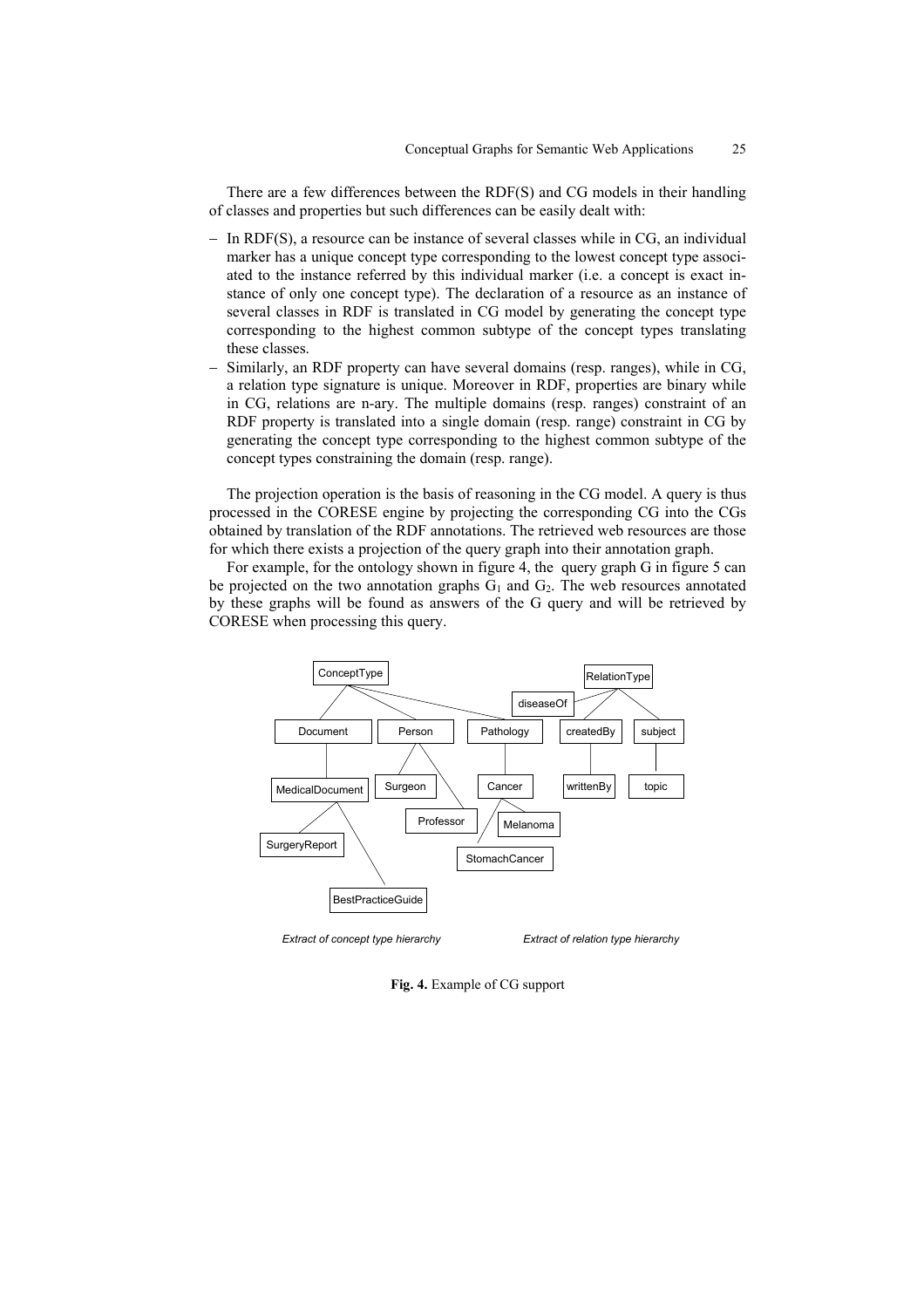

**Fig. 5.** Examples of CG graphs based on the previous CG support

#### **3.2 Domain Axioms**

In addition to a concept type hierarchy and a relation type hierarchy, a more expressive ontology can contain domain axioms enabling to deduce new knowledge from existing one. However RDF Schema does not offer such a feature. Therefore an RDF Rule extension to RDF was proposed in [13] and CORESE integrates an inference engine based on forward chaining. The rules are applied once the annotations are loaded in CORESE and before the query processing. Hence, the annotation graphs are augmented by rule conclusions before the query graph is projected on them.

CORESE production rules implement CG rules [41] [42] [37] [3]: a rule  $G_1 \Rightarrow G_2$ (also noted IF G<sub>1</sub> THEN G<sub>2</sub>) is a pair of lambda abstractions ( $\lambda x_1$ , ...,  $\lambda x_n G_1$ ,  $\lambda x_1$ , ...,  $\lambda x_n G_2$ ) where the x<sub>i</sub> are co-reference links between generic concepts of  $G_1$  and corresponding generic concepts of  $G_2$  that play the role of rule variables.

For instance, the following CG rule states that if a person ?p suffers from an allergy to a molecule ?m and if a drug ?d contains this molecule, then this drug must not be prescribed to this patient:

```
IF [Person: ?p] – (allergic_to) – [Molecule:?m] – (con-
tained in) – [Drug: ?d]THEN [Drug: ?d] – (forbidden to) – [Person:?p]
```
A rule  $G_1 \Rightarrow G_2$  applies to a graph G if there exists a projection  $\pi$  from  $G_1$  to  $G$ , i.e. G contains a specialisation of  $G_1$ . The resulting graph is built by joining G and  $G_2$ while merging each  $\pi(x_i)$  in G with the corresponding  $x_i$  in G<sub>2</sub>. Joining the graphs may lead to specialise the types of some concepts, to create relations between concepts and to create new individual concepts (i.e. concepts without variable).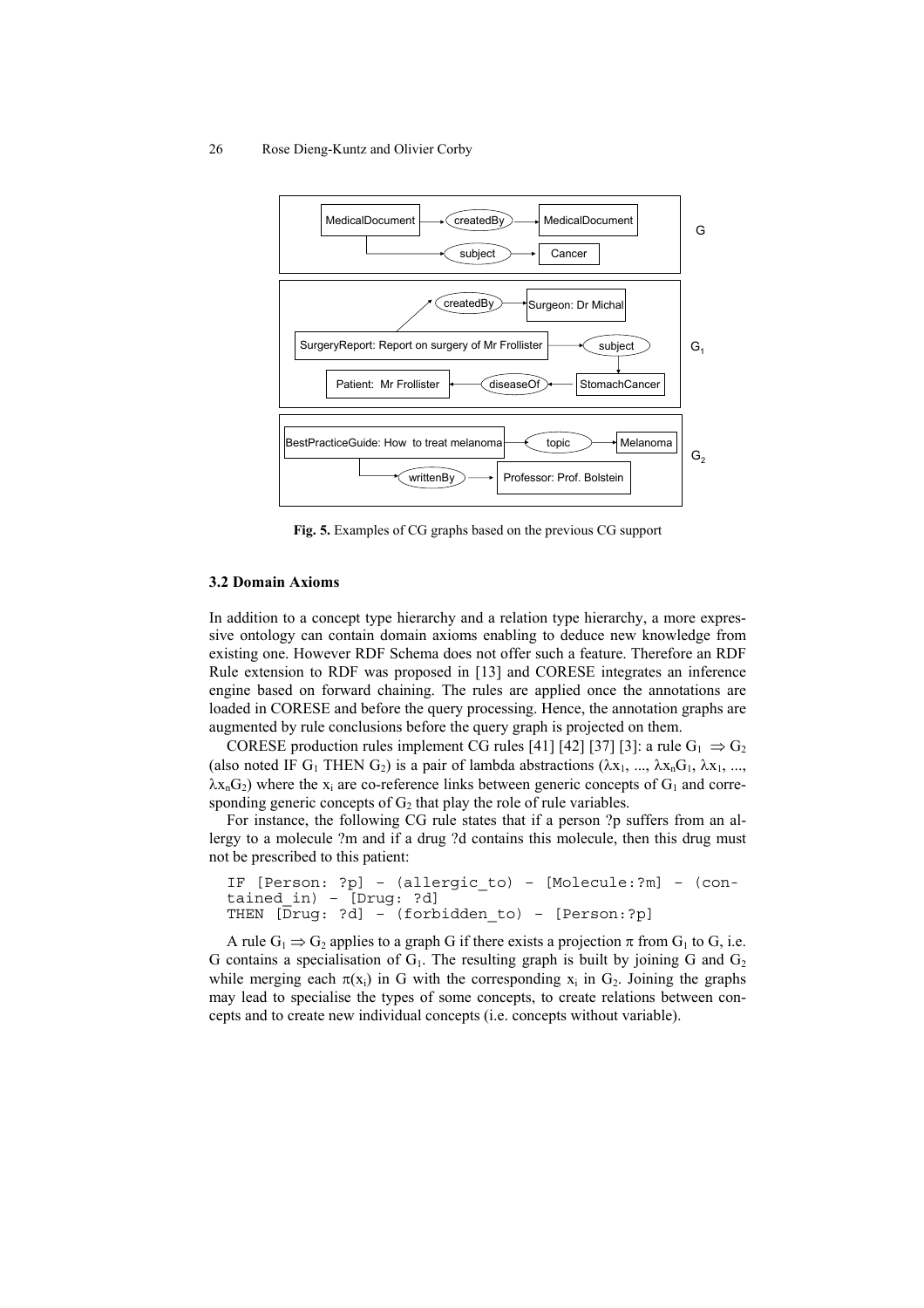*Remark:* In the first implementation of CORESE rule language and rule engine, in order to avoid possible loops during the execution of the forward-chaining engine, we restricted the rule language by the following constraint: no new generic concept could be created in a rule conclusion. However, later applications required the need to use RDF anonymous resources in rule conclusions. So we decided to suppress this restriction, so as to allow the creation of generic nodes for expressing such graphs as: IF [Patient: ?p] - (taken-care-in) - [Hospital: ?h] THEN [Patient: ?p] - (attended-by) - [Doctor: ?d] (working-in) - [Hospital: ?h].

But the rule engine keeps track of the variable values that led to the triggering of such a rule, so as to avoid to apply twice the same rule with the same variable values.

#### **3.3 CORESE Query Language**

CORESE had several successive query languages, that evolved through the various applications of CORESE. The last version of the CORESE query language enables to express queries in the form of RDF triples or of a Boolean combination of RDF triples. It is an SQL–like query language for RDF, compatible with the W3C SPARQL RDF query language [38].

The query processor is the CG projection. It relies on the RDF Schema by using subsumption links (*rdf:subClassOf* and *rdfs:subPropertyOf*) and it processes datatype values. The query language can also query the RDF Schema itself (i.e. the CG support). Last, it is able to return the best approximate answers by relaxing types.

For example, the following query enables to retrieve any doctor author of a medical document; the name of this doctor as well as the title of the medical document must be returned in the answer:

```
select ?n ?t where 
?p rdf:type lv:Doctor 
?p lv:name ?n 
?p lv:author ?doc 
?doc rdf:type lv:MedicalDocument 
?doc lv:Title ?t
```
(lv is the namespace where the classes and properties are defined; as a notation, the variables are characterised by a name starting by an interrogation point.)

This query is translated into the following CG:

```
[Doctor: ?p] – { 
    – (name) – [Literal: ?n] 
    – (author) – [MedicalDocument: ?doc] – (Title) – 
[Literal: ?t]}
```
#### **3.4 Approximate Reasoning**

In [12], CORESE approximate reasoning capabilities are detailed. The principle is to calculate the semantic distance of concept types or of relation types in the ontology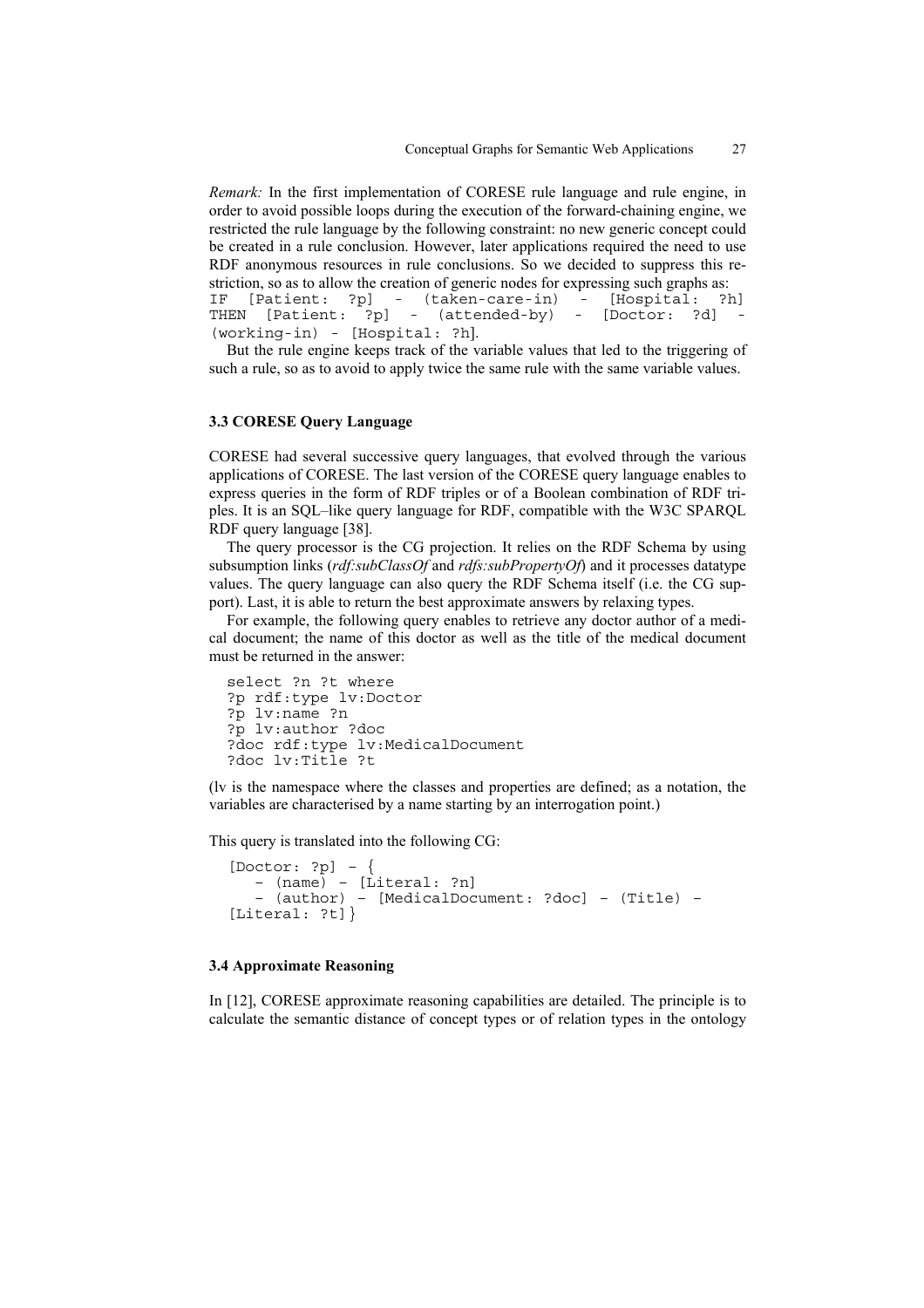hierarchies, so that two brothers are closer at the ontology deepest levels. When the user asks an approximate search about a query, the query projection on the annotation base is performed independently of the subsumption link between concept types (resp. relation types). For each retrieved resource, the distance to the query is computed and only the resources having a semantic distance to the query lower than a given threshold are presented to the user; these results are sorted by increasing distance.

#### **3.5 Conclusions**

CORESE works with domain ontologies represented through RDF(S) extended with domain axioms (which corresponds to simple CG extended by graph rules). It can process queries expressed in a query language close to SPARQL, and it offers approximate reasoning in case of need. CORESE has been tested with several existing RDF Schemas such as the Gene ontology, IEEE LOM, W3C CC/PP, etc.

Let us now present several approaches illustrating corporate semantic web applications developed in the ACACIA team and based on CORESE.

# **4 Memory of a Vehicle Project: SAMOVAR Project**

The first application of CORESE was the SAMOVAR system. The objective of the SAMOVAR project was to capitalise knowledge on the problems encountered during a vehicle design project at Renault. The capitalisation was already initiated at Renault through a database (DB) called "Problem Management System" and describing the problems detected during the validation phases in a vehicle project: in the textual fields of this DB, the participants discussed about these problems, about the possible solutions for solving them, with their constraints and their advantages, as well as the solution finally chosen. But due to the volume of this DB, these textual fields of the Problem Management System constituted an unused information mine.

#### **4.1 Methodological Approach**

The SAMOVAR ontology was made up by using both (1) a corpus of texts constituted by the textual fields of the Problem Management System and (2) a structured database describing the nomenclature of all parts that can be used in a vehicle project at Renault. The SAMOVAR approach [25] consisted of the following steps:

- − Make an inventory, through discussions with the experts, for analysing the organisation structure, a vehicle project development, and the corporate data available.
- − Apply a *natural language processing tool* (more precisely, the *term extractor* Nomino) on the textual fields of the Problem Management System.
- − Analyse the *structure of the obtained candidate terms* for determining their *linguistic regularities* to be used in *heuristic rules* allowing to enrich the ontology.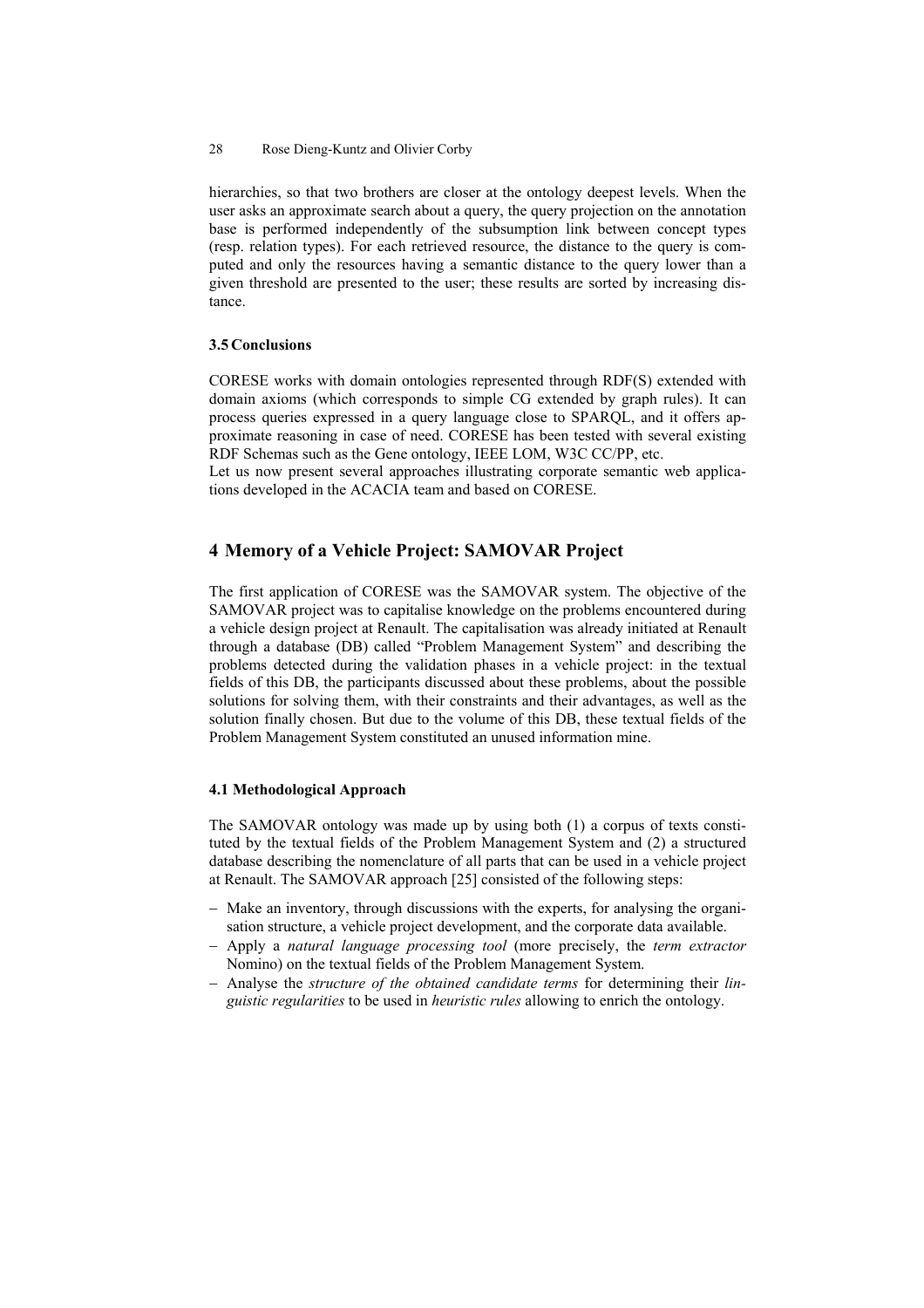

**Fig. 6.** Method of construction of the SAMOVAR ontology [25]

- − Build an *ontology with several components*: *Problem, Part, Project, Service*. The *Part* sub-ontology was built automatically from a part nomenclature, available in the company. The *Problem* sub-ontology, manually initialised from the analysis of the discussions with the experts and of the Nomino-obtained candidate terms, was then enriched semi-automatically using the previous heuristic rules (cf. figure 6).
- − *Annotate semi-automatically descriptions of problems with this ontology*.
- − Use the *semantic search engine* CORESE for information retrieval (once the ontology represented in RDFS and the annotations in RDF): in particular, CORESE enables to retrieve problem descriptions satisfying given features.

#### **4.2 Example of Query**

The user searches all the problems of Geometry encountered on the *Driver\_cockpit \_crossmember*:

```
[GeometryProblem: ?pb] – (concerning) – [Part: 
Driver cockpit crossmember]
```
which corresponds in CORESE query language to:

```
?pb rdf:type GeometryProblem 
?pb concerning Driver cockpit crossmember
Driver cockpit crossmember rdf:type Part
```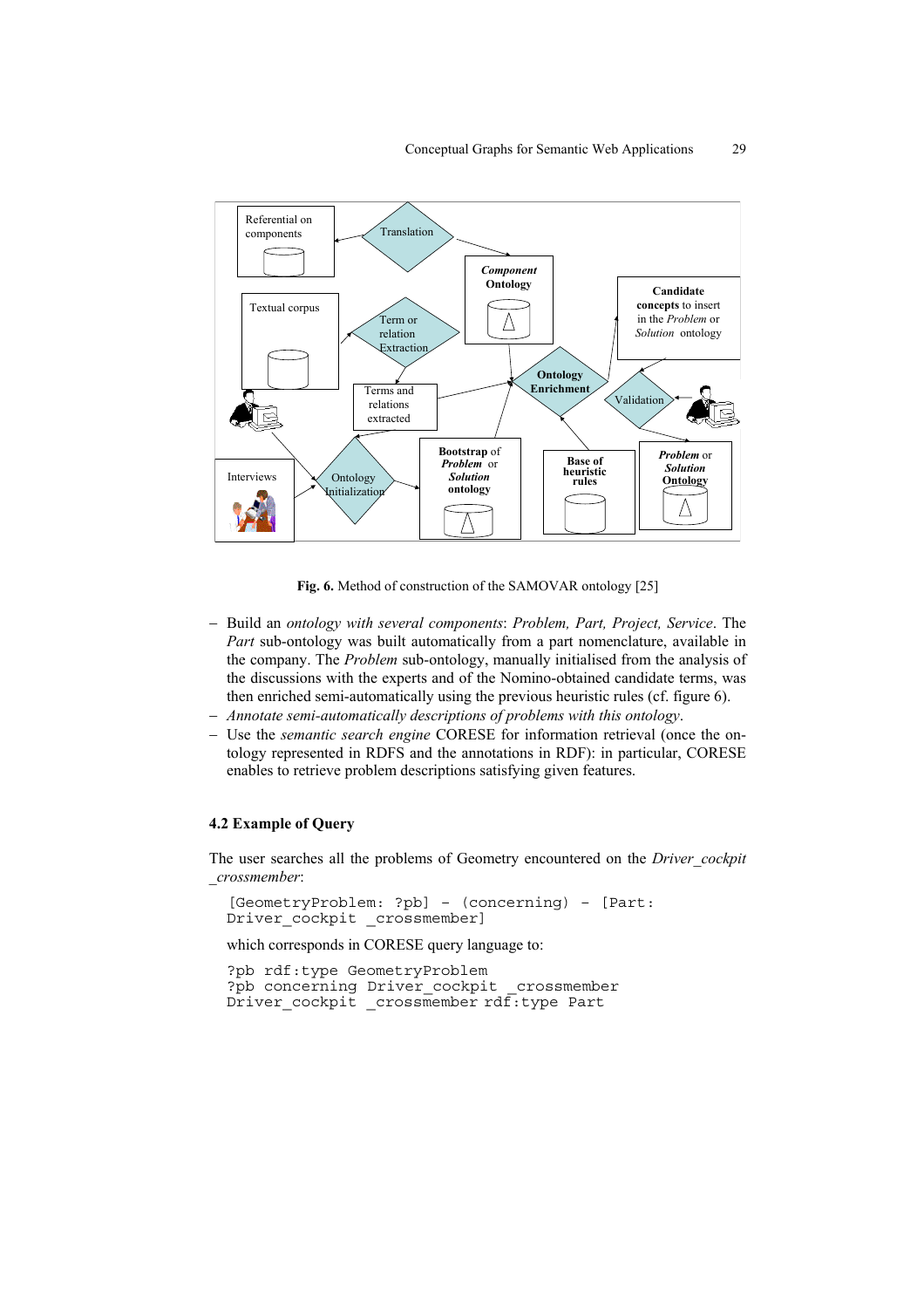Using the projection, the SAMOVAR system is able to find not only descriptions of problems that are annotated by « *GeometryProblem* concerning *Driver\_cockpit \_crossmember* » but also those annotated by « *CenteringProblem* (resp. *InterferenceProblem* or *ClearanceProblem*) concerning *Driver\_cockpit\_crossmember* », since *CenteringProblem*, *InterferenceProblem* and *ClearanceProblem* are subtypes of *GeometryProblem*.

The SAMOVAR system is an illustration of a corporate semantic Web, implementing a project memory through resources constituted by problem descriptions annotated semantically w.r.t. the ontology. This ontology represented in RDFS then allows CORESE to guide information retrieval in this memory.

| System                       | SAMOVAR: vehicle project memory system           |
|------------------------------|--------------------------------------------------|
| Context or scenarios         | Memory of problems encountered during a          |
|                              | vehicle project                                  |
| Domain                       | Automotive sector                                |
| Company                      | Renault car manufacturer                         |
| Scope of Semantic Web (SW)   | Corporate semantic web on an internal web        |
| Approach                     |                                                  |
| Resources                    | Database of problem descriptions                 |
| Information sources          | Human experts                                    |
|                              | + Structured DB on part nomenclature describ-    |
|                              | ing all the parts used for vehicle manufacturing |
|                              | + Textual corpus constituted by textual com-     |
|                              | ments of the database of problem descriptions    |
| Ontology                     | and 4 relations<br>792<br>concepts<br>in<br>the  |
|                              | SAMOVAR ontology.                                |
| Annota-                      | 4483 problem descriptions annotated              |
| tions                        |                                                  |
| <b>Expert validation</b>     | Validation by some experts at Renault            |
| Typical user's query         | "Find all problems of a given (resp. any) type   |
|                              | that occurred on a given (resp. any) part of the |
|                              | vehicle in a given (resp. any) project"          |
| Used reasoning               | Classic projection                               |
|                              | + Browsing of the concept type hierarchy         |
| <b>CORESE</b> functions used | CORESE past query language (consisting of        |
|                              | $RDF + variables$ and operators)                 |
| End-user evaluation          | Evaluation by some experts at Renault            |
| Research progress            | Use of linguistic tools for semi-automatic       |
|                              | construction / enrichment of an ontology and     |
|                              | of semantic annotations                          |

**Table 3.** Summary of SAMOVAR project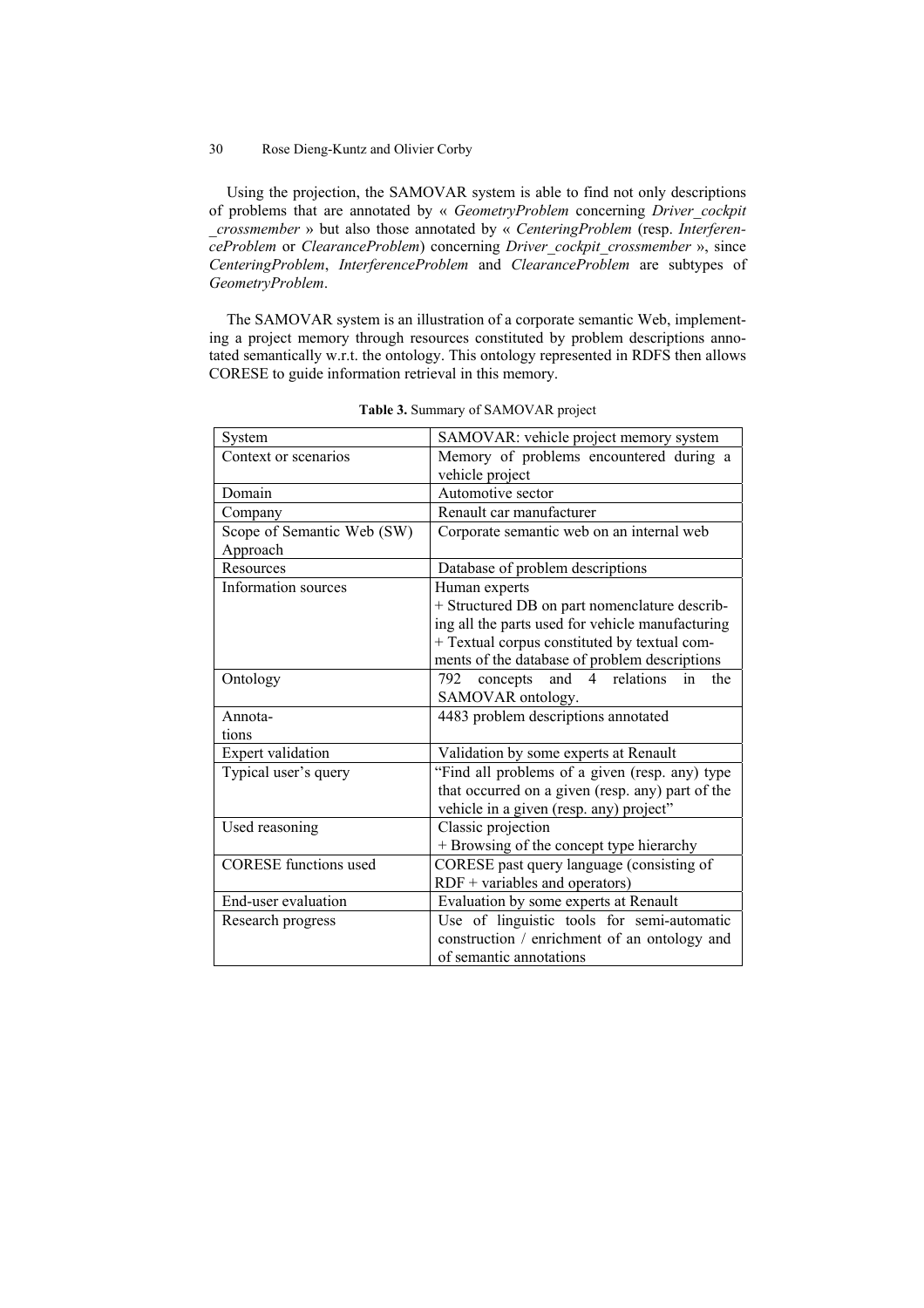#### **4.3 Conclusions**

SAMOVAR was the first application of CORESE in a real world concrete problem. It proved the interest of ontology-guided information retrieval. It was based on CORESE first query language (that was similar to RDF with variables). SAMOVAR illustrated how legacy systems can be used as sources of the memory. It offered an example of knowledge acquisition from heterogeneous information sources: texts, databases, experts. It enabled us to study thoroughly the problem of creation of an ontology and of semantic annotations from textual sources, such ontology and annotations being then represented in RDF(S) in order to serve as inputs of CORESE.

The corpus-based approach for building the ontology and the annotations is generic. It relies on the two following stages: (1) Analyse the structures of the candidate terms obtained from a term extractor, in order to determine their regularities that will be used to create heuristic rules; (2) Use these rules in order to enrich the ontology.

The SAMOVAR method was generalised in a method for construction of a memory of problems encountered during a project of design of a complex system [25].

After SAMOVAR, several applications enabled to improve CORESE query language, CORESE Graphical User Interface (both for browsing the ontology, for querying and for presenting the answers).

### **5 Distributed Memory: COMMA Project**



**Fig. 7.** Architecture of the CoMMA system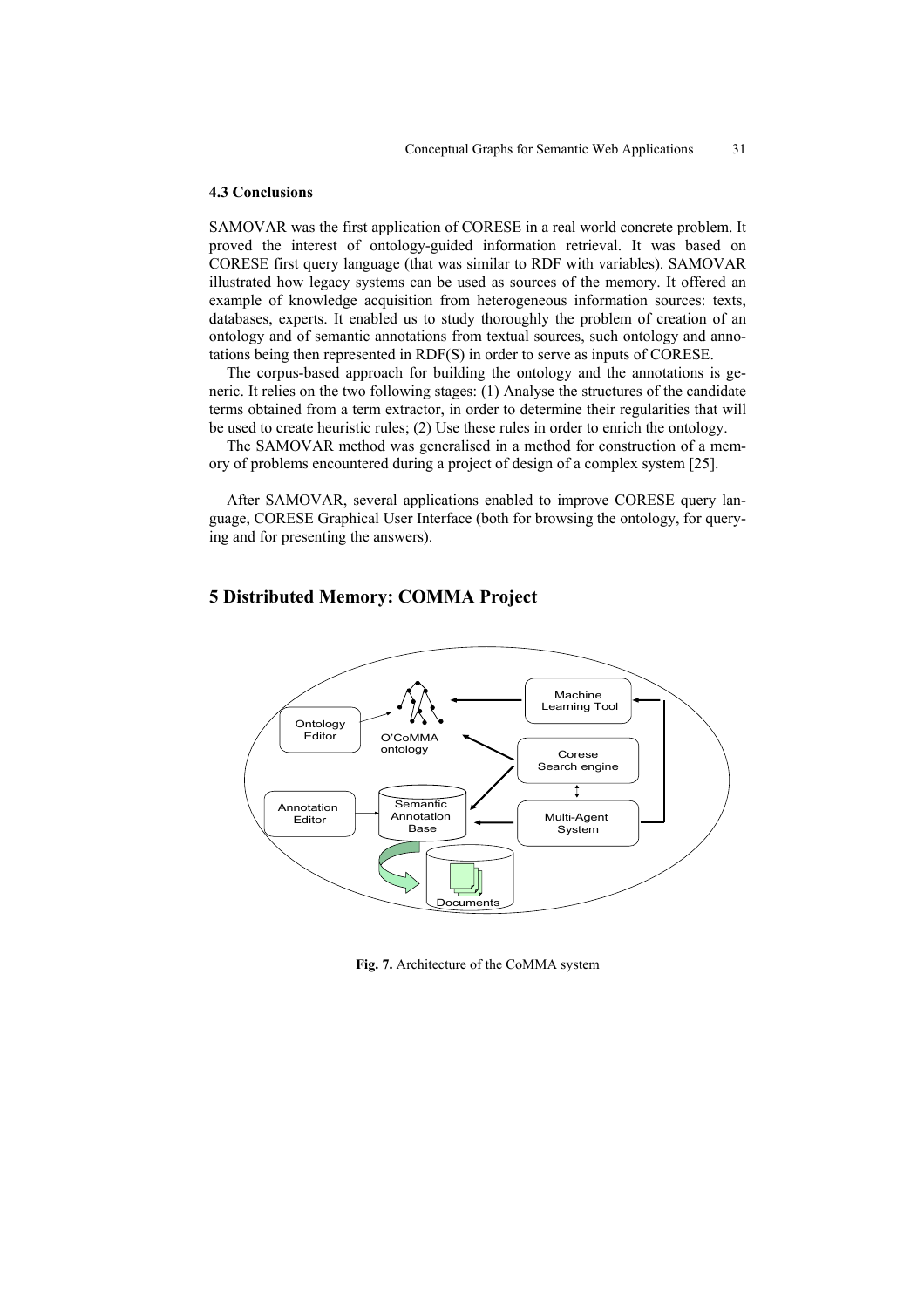The management of a distributed memory was studied thoroughly in the CoMMA IST project that enabled to develop a multi-agent system in order to manage a distributed memory [23]. This memory was constituted by a corporate semantic Web made of:

- − O'CoMMA corporate ontology and user models,
- − resources constituted by the corporate members or by documents useful for a new employee or handled for technological watch,
- − semantic annotations on these resources.

 The CoMMA system [23] includes five main components: (1) the O'CoMMA ontology, (2) the multi-agent knowledge management system, (3) the CORESE semantic search engine, (4) machine learning algorithms enabling to improve relevance of retrieved documents according to the users' interest centres, (5) graphical interfaces.

#### **5.1 The O'CoMMA Ontology**

The method of construction of the O'CoMMA ontology [23] relied on the following phases: knowledge elicitation from human sources, manual terminological analysis phase, ontology structuration, validation by experts, ontology formalisation in RDFS. The O'CoMMA ontology is structured in three levels [23]:

- − A high level comprising abstract types of concepts, very reusable but not very usable by end-users in their daily work, and having to be hidden during the ontology browsing by the end-user: e.g. *Entity* and *Situation* types of concepts.
- − An intermediate level comprising concept types useful for the processed scenarios of corporate memory and for the considered domains and reusable for other scenarios and similar domains: e.g . concepts related to the aspects *Document*, *Organisation*, *Person*, *Telecommunications* and *Building*, useful for support to integration of new employees and technological watch in telecommunications (cf T-NOVA and CSELT) and in building industry (CSTB) but generic enough to be reusable for other similar scenarios and domains.
- − A specific level comprising concepts typical to the considered enterprise and therefore very useful for the end-users but not very reusable outside this enterprise: e.g. concepts also related to the aspects *Document, Organisation, Person, Telecommunications* and *Building*, but typical of the company considered (for example, *guide of the route of the new employee, technological watch file* or *thematic referent*).

The ontology construction method and the ontology structure are reusable. The reusability of the O'CoMMA ontology was proven through the Aprobatiom project where the O'CoMMA ontology was extended by concepts useful for building a project memory in building sector for CSTB.

Let us note that this O'CoMMA ontology was not only aimed at annotating documents and people, but also aimed at being browsed by human users and used by software agents (helping in the search of information in a distributed memory).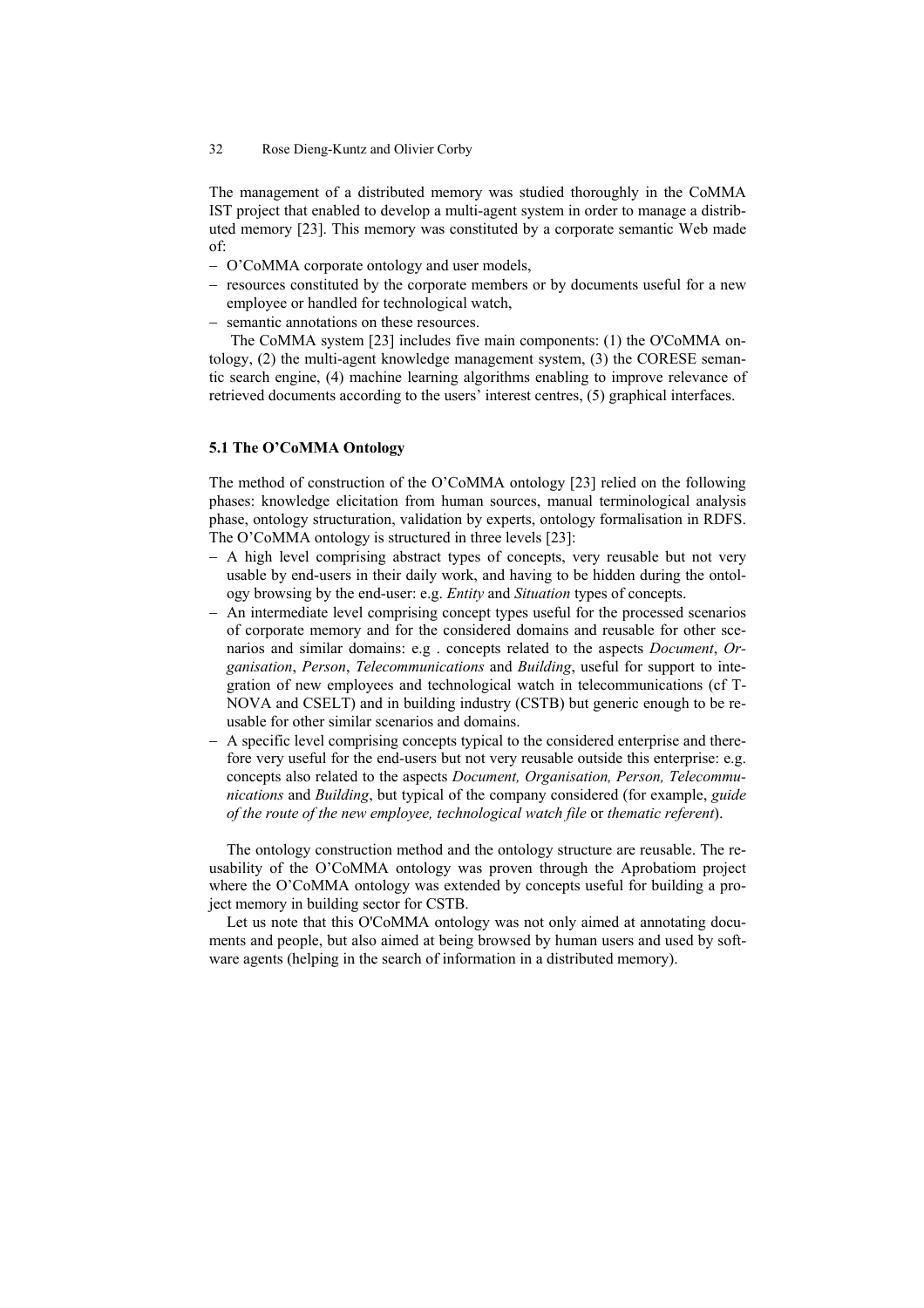#### **5.2 Examples**

Here is an example of query in CoMMA for integration of a new employee: *"Find the titles and authors of all documents aimed at newcomers".* 

In the new CORESE query language:

select ?t ?auth ?doc rdf:type comma:Document ?doc comma:title ?t ?auth comma:author ?doc ?doc comma:target ?targ ?targ rdf:type comma:Newcomer

An example of query in CoMMA for technological watch is:

*"Find all the persons for which the documents found on fire detection systems are interesting".* 

```
select ?pers 
?doc rdf: type comma: Document
?doc comma:Subject comma:FireDetectionSystem 
?pers rdf:type comma:Person 
?pers comma:HasForWorkInterest 
comma:FireDetectionSystem
```
#### An example of use of rule is:

*"If a team includes a person professionally interested in a subject, the team can be considered as professionally interested in the subject and the documents on the subject are relevant for being sent to the team."* 

```
IF [Team:?team] – (Includes) – [Person:?pers] – (Has-
ForWorkInterest) – [Topic:?theme] 
 [Document:?doc] – (Subject) – [Topic:?theme] 
THEN [Team:?team] – (HasForWorkInterest) – 
[Topic:?theme] 
    [Document:?doc] – (RelevantFor) – [Team:?team]
```
In CORESE new rule language, it is expressed as:

```
IF ?team rdf:type comma:Team 
    ?team comma:Includes ?pers 
    ?pers rdf:type comma:Person 
    ?pers comma:HasForWorkInterest ?theme 
    ?theme rdf:type comma:Topic 
    ?doc rdf:type comma:Document 
    ?doc comma:Subject ?theme 
THEN ?team comma:HasForWorkInterest ?theme 
      ?doc comma:RelevantFor ?team
```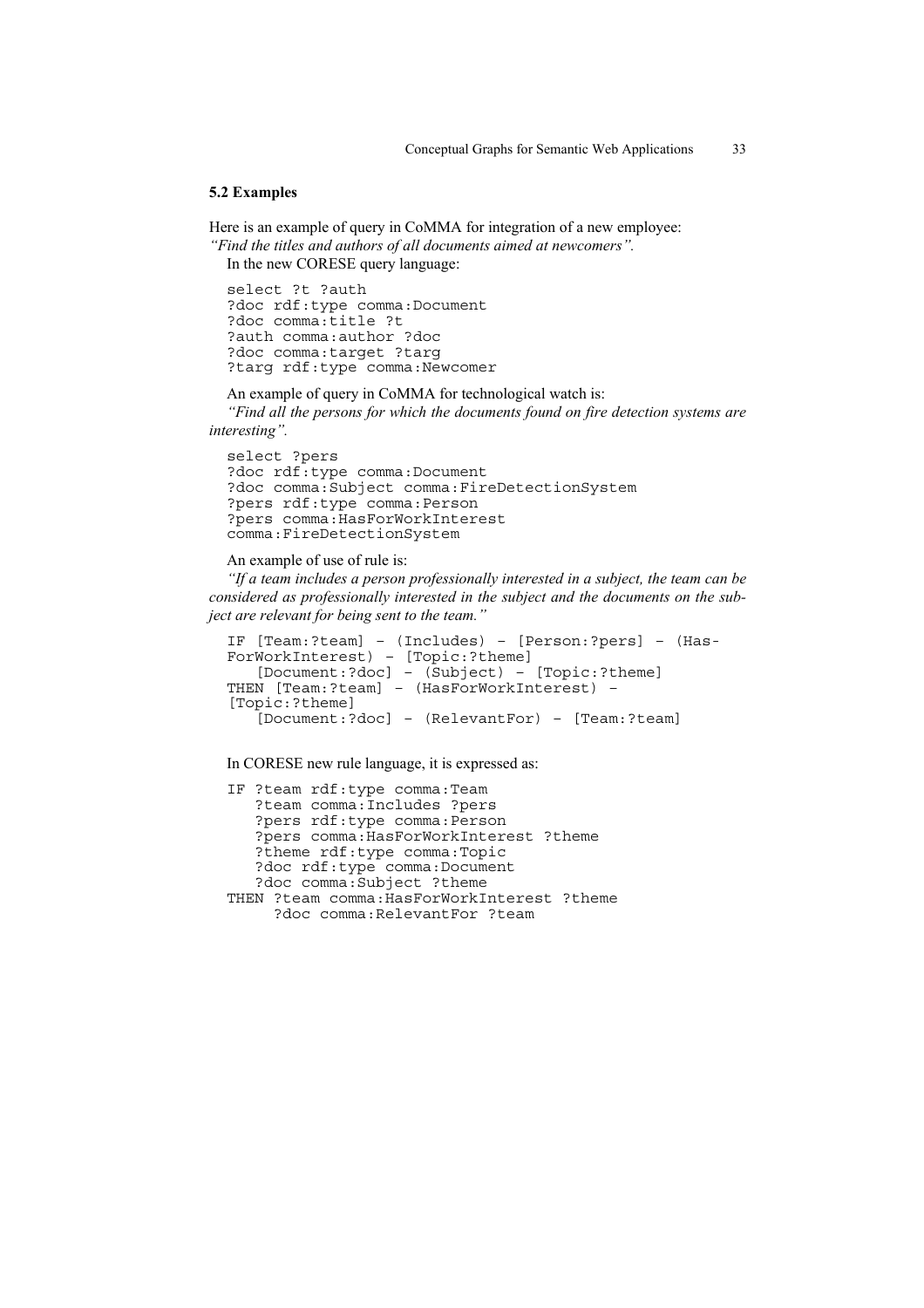| System                       | CoMMA, a multi-agent system for corporate<br>memory management |
|------------------------------|----------------------------------------------------------------|
| Context or scenario          | Support to integration of a new employee and                   |
|                              | to technological watch                                         |
| Domain                       | Telecommunications and Building sector                         |
|                              |                                                                |
| Companies                    | T-NOVA (Deutsche Telecom), CSELT (Ital-                        |
|                              | ian Telecom) and CSTB (French Centre for                       |
|                              | Science and Technique of Building)                             |
| Scope of Semantic Web Ap-    | Distributed corporate semantic Web, both on                    |
| proach                       | internal and external web, with agents used for                |
|                              | search and for push towards the end-user                       |
| Resources                    | Documents describing the organisation, the                     |
|                              | corporate members and the domain                               |
| Information sources          | Human experts + Document manual analysis                       |
| Ontology                     | The O'CoMMA ontology comprises 472 con-                        |
|                              | cepts, 80 relations and 13 levels of depth                     |
| Annota-                      | Annotations on documents or on people in an                    |
| tions                        | organisation                                                   |
| <b>Expert validation</b>     | Validation by T-NOVA, CSELT, CSTB ex-                          |
|                              | perts                                                          |
| Typical User query           | "Find the document of this type speaking about                 |
|                              | this subject or interesting for this kind of user"             |
|                              | "Find the persons of this type that have these                 |
|                              | characteristics"                                               |
| Used reasoning               | Classic projection $+$ Use of global objects                   |
|                              | + Graph rules + Ontology browsing                              |
| <b>CORESE</b> functions used | CORESE past query language + Use of rules                      |
| End-user evaluation          | Evaluation by end-users at T-NOVA, CSELT                       |
|                              | and CSTB                                                       |
| Research progress            | O'CoMMA ontology represented in RDFS                           |
|                              | + DRDF(S) a CG-based extension of RDF(S)                       |
|                              | for expressing contextual knowledge                            |
|                              | + Concept learning from RDF annotations                        |
|                              | + Annotation and query distribution                            |
|                              | + Multi-agent system for distributed informa-                  |
|                              | tion retrieval                                                 |

### **Table 4.** Summary of CoMMA project

### **5.3 CORESE Extensions Designed for CoMMA.**

In the CoMMA project, CORESE was extended with:

- − a global graph representing global knowledge true for all annotations, so that this global graph would be joined to each annotation during query processing,
- − the expression and processing of reflexive, symmetric or transitive properties,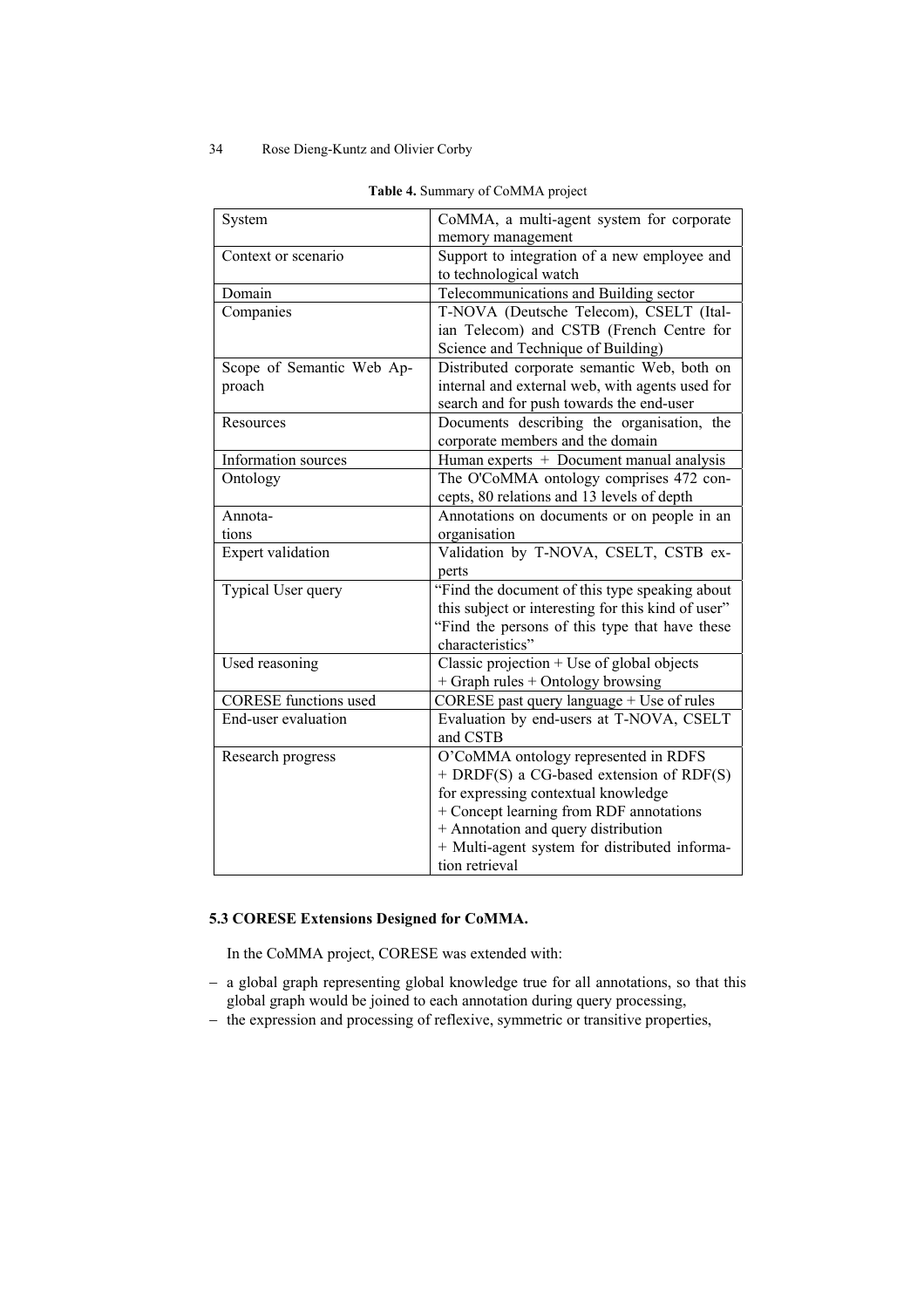- − extensions of the query language with type operators enabling to specify more precisely the type of the requested resources,
- − rule graphs and a forward-chaining rule engine.

#### **5.4 DRDF(S): Extensions of RDFS for Expressing Contextual Knowledge**

One lesson of the CoMMA project was that RDF(S) was insufficient to express contextual knowledge such as definitions or axioms: therefore we took inspiration of CG for proposing DRDFS (Defined Resource Description Framework), an extension of RDF(S) with class, property and axiom definitions [16]. DRDFS more generally enables to express contextual knowledge on the Web. The RDF philosophy consists of letting anybody free to declare anything about any resource. Therefore the knowledge of by whom and in which context an annotation is stated is crucial. DRDF(S) enables to assign a context to any cluster of annotations. The representation of axioms or class and property definitions is just a particular use of DRDFS contexts. DRDFS is a refinement of the core RDFS which remains totally compliant with the RDF triple model. More precisely, DRDFS is an RDF Schema extending RDFS with new primitives. This extension of RDFS is inspired of CG features. DRDFS is built upon the CORESE mapping established between RDF(S) and the Simple CG model. A DRDFS context corresponds to a CG; a DRDFS class (resp. property) definition corresponds to a concept (relation) type definition; a DRDFS axiom corresponds to a graph rule.

#### **5.5 Learning Concepts from RDF Annotations**

We offered a method for classifying documents and capturing knowledge by learning concepts from the RDF annotations of documents [15]. Our approach consists of extracting descriptions of the documents from the RDF graph gathering all the document annotations and then forming concepts by generating the most specific generalisation of these descriptions for each possible set of documents. In order to deal with the intrinsic exponential complexity of such a task, the concept hierarchy is built incrementally by increasing at each step the maximum size of the RDF document descriptions extracted from the whole RDF graph gathering all the annotations.

### **5.6 Annotation Distribution and Query Distribution**

In [22], algorithms enabling the CoMMA multi-agent system to allocate and retrieve semantic annotations in a distributed corporate semantic web were proposed. The agents used the underlying graph model when they needed to allocate a new annotation and when solving distributed queries. As the agents dedicated to ontology or to the annotations used the CORESE API, they used CG reasoning.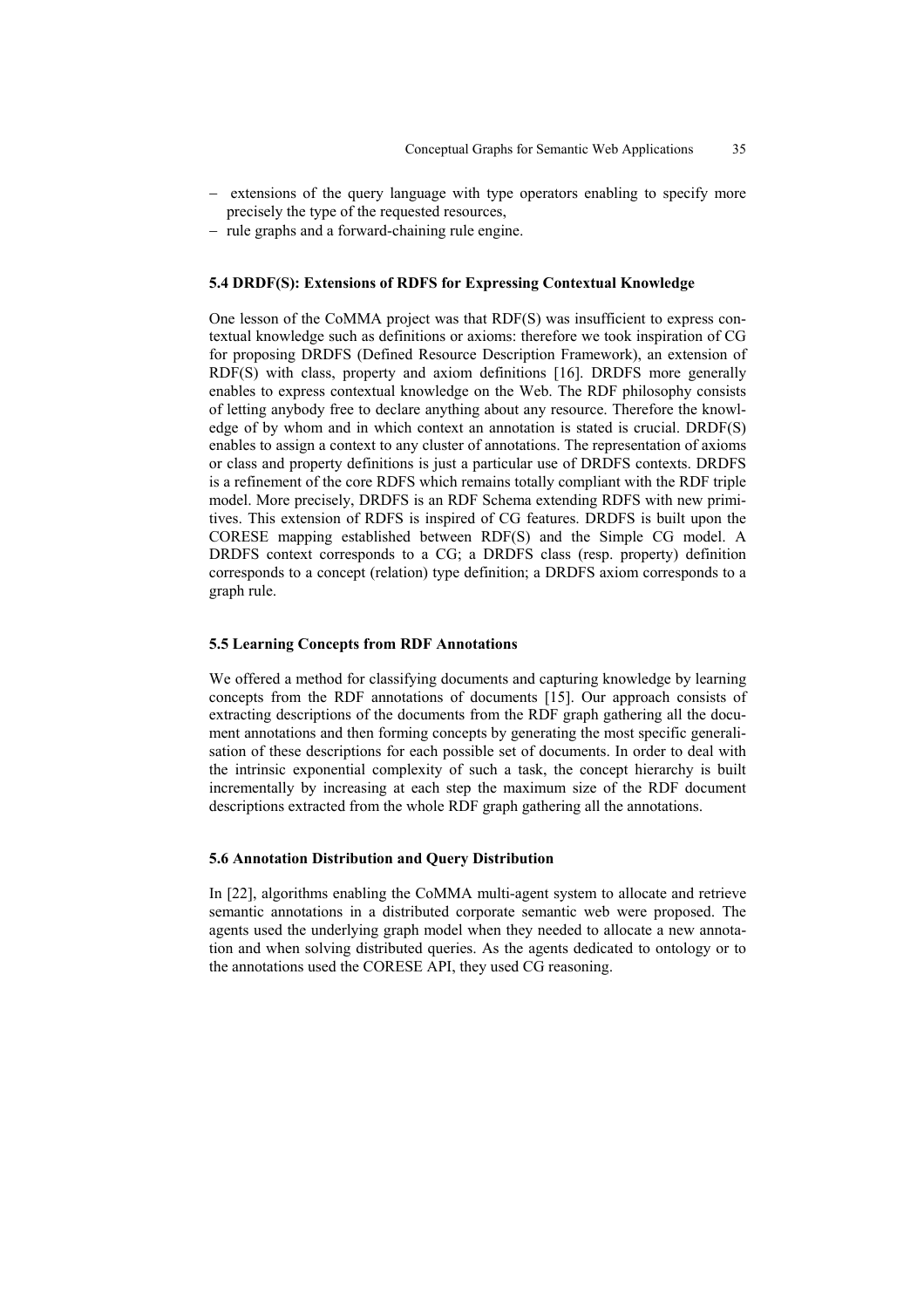### **5.7 Conclusions**

CoMMA project was a very important step for improving CORESE. This application also showed the interest of RDF(S) but also its insufficiencies. From CG viewpoint, it enabled to propose multiple improvements of RDF(S) inspired of CG: graph rules, expression of contexts, concept learning.

# **6 Comparison of KR Formalisms: The ESCRIRE Project**

| System                       | EsCorServer, system for querying annotated       |
|------------------------------|--------------------------------------------------|
|                              | abstracts of Medline database                    |
| Context or scenarios         | ESCRIRE project, cooperative project among       |
|                              | <b>INRIA</b> teams                               |
| Domain                       | <b>Biology</b>                                   |
| Company                      | None                                             |
| Scope of SW Approach         | External, open Web                               |
| Resources                    | Abstracts of Medline database on genetics        |
| Information sources          | A researcher (computer scientist) that had       |
|                              | taken part in projects representing knowledge    |
|                              | on biology and genetics                          |
| Ontology                     | ESCRIRE ontology has 28 classes (enabling        |
|                              | to describe 163 genes as instances of these      |
|                              | classes) and 17 relations                        |
| Expert validation            | No expert available for validation               |
| Typical User query           | "Find the articles describing interactions where |
|                              | a given gene acts as target and where the in-    |
|                              | stigator is either this other gene or that other |
|                              | gene"                                            |
| Used reasoning               | Classic projection + Processing of "OR que-      |
|                              | ries" + Use of global objects (for representing  |
|                              | global knowledge)                                |
| <b>CORESE</b> functions used | Another CORESE query language a la select        |
|                              | from where + Use of "OR queries"                 |
|                              | + Use of rules for handling reflection, symme-   |
|                              | try and transitivity properties and inverse      |
|                              | relations of relations                           |
| End-user evaluation          | No evaluation by end-users                       |
| Research progress            | Techniques of translation between a pivot        |
|                              | language and conceptual graphs via RDFS          |
|                              | + Virtual document composition                   |
|                              |                                                  |

**Table 5.** Summary of ESCRIRE project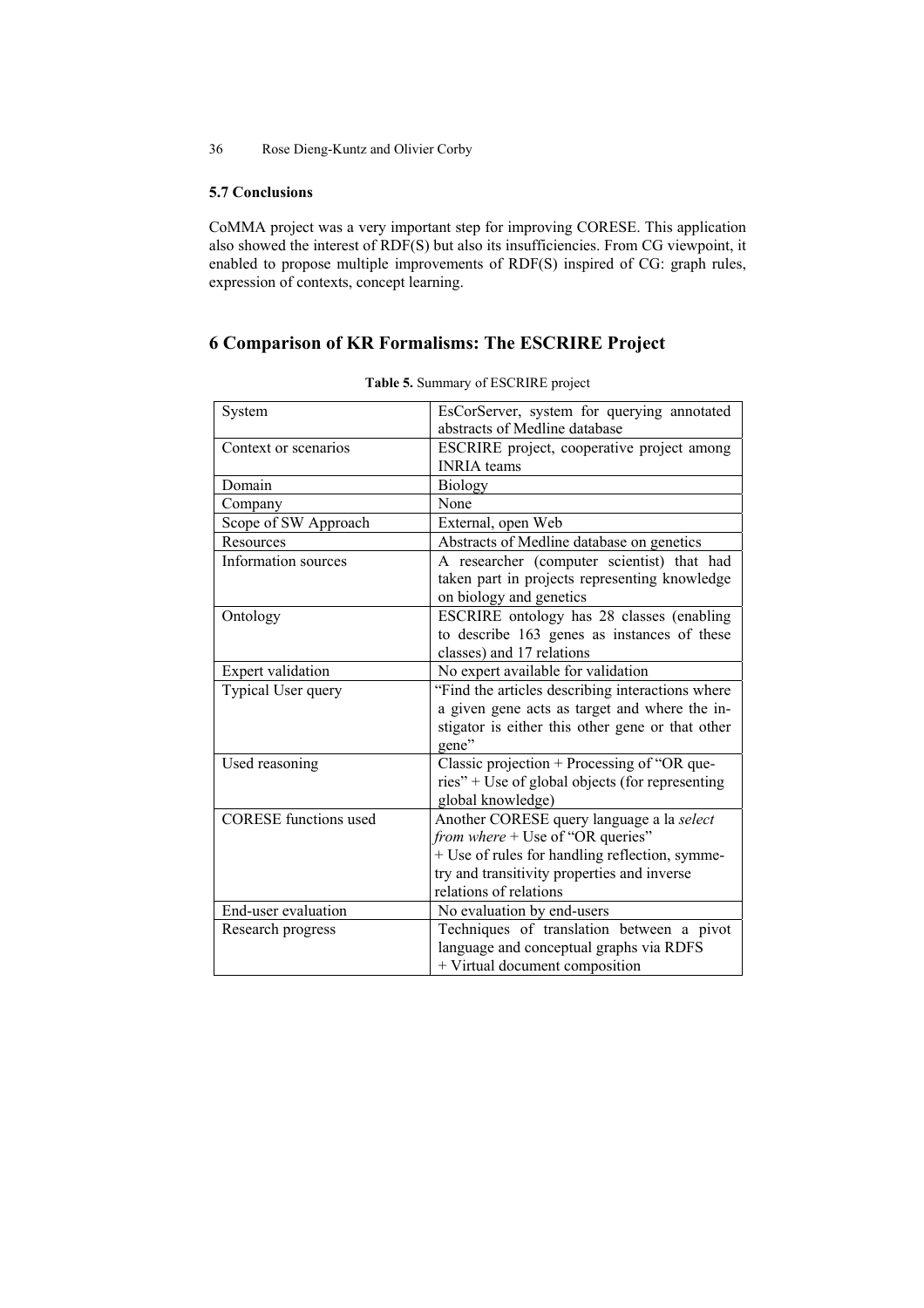The ESCRIRE project [1] [34] was a cooperative project launched in 1999 - before the existence of OWL - among three INRIA teams, in order to compare DL, CG and OO languages for representing the contents of documents and for querying about them. It relied on the annotation of abstracts of Medline DB on genetics. It enabled to answer "OR queries" such as: *"Find the articles describing interactions where the Ubx* gene acts as target and where the instigator is either *en* gene or *dpp* gene?"

For comparing the three languages, chosen test articles were annotated in order to constitute a test base to be queried. An XML-based pivot language was defined, for describing the ESCRIRE ontology, expressing queries and describing the answers. So each team had to translate this pivot language into the target language (DL, CG, OO KR). ACACIA developed the translator from ESCRIRE language to CG.

#### **Example of ESCRIRE rule:**

```
IF [Interaction: ?int1] – { 
    - (promoter) - [Gene: ?x] 
    – (target) – [Gene:?y] 
    - (effect) - [Inhibition]} 
 [Interaction: ?int2] – { 
 - (promoter) - [Gene: ?y] 
    – (target) – [Gene:?x] 
    - (effect) - [Inhibition]} 
THEN [Gene: ?x]–(mutually-repressive-with)–[Gene: ?y]
```
As a conclusion, the ESCRIRE project illustrates how using a translation from different KR formalisms to this pivot language enables then to work with CGs.

### **7 Experiment Memory in Biology: The MEAT Project**

| System                   | MEAT, a memory of experiments of biologists      |
|--------------------------|--------------------------------------------------|
|                          | on DNA micro-arrays                              |
| Context                  | Memory of DNA-micro-array experiments            |
| Domain                   | <b>Biology</b>                                   |
| Company                  | <b>IPMC</b>                                      |
| Scope of SW Approach     | External, open web                               |
| $Re-$                    | Scientific articles useful for interpretation or |
| sources                  | validation of results of DNA micro-array ex-     |
|                          | periments                                        |
| Information sources      | Human experts                                    |
| Ontology                 | UMLS semantic network that contains 134 con-     |
|                          | cept types and 54 relations, and is linked to    |
|                          | millions of terms via UMLS metathesaurus.        |
| <b>Expert validation</b> | Validation of extracted relations and of gener-  |
|                          | ated annotations, by biologists of IPMC          |

| <b>Table 6.</b> Summary of MEAT project |  |  |  |  |  |
|-----------------------------------------|--|--|--|--|--|
|-----------------------------------------|--|--|--|--|--|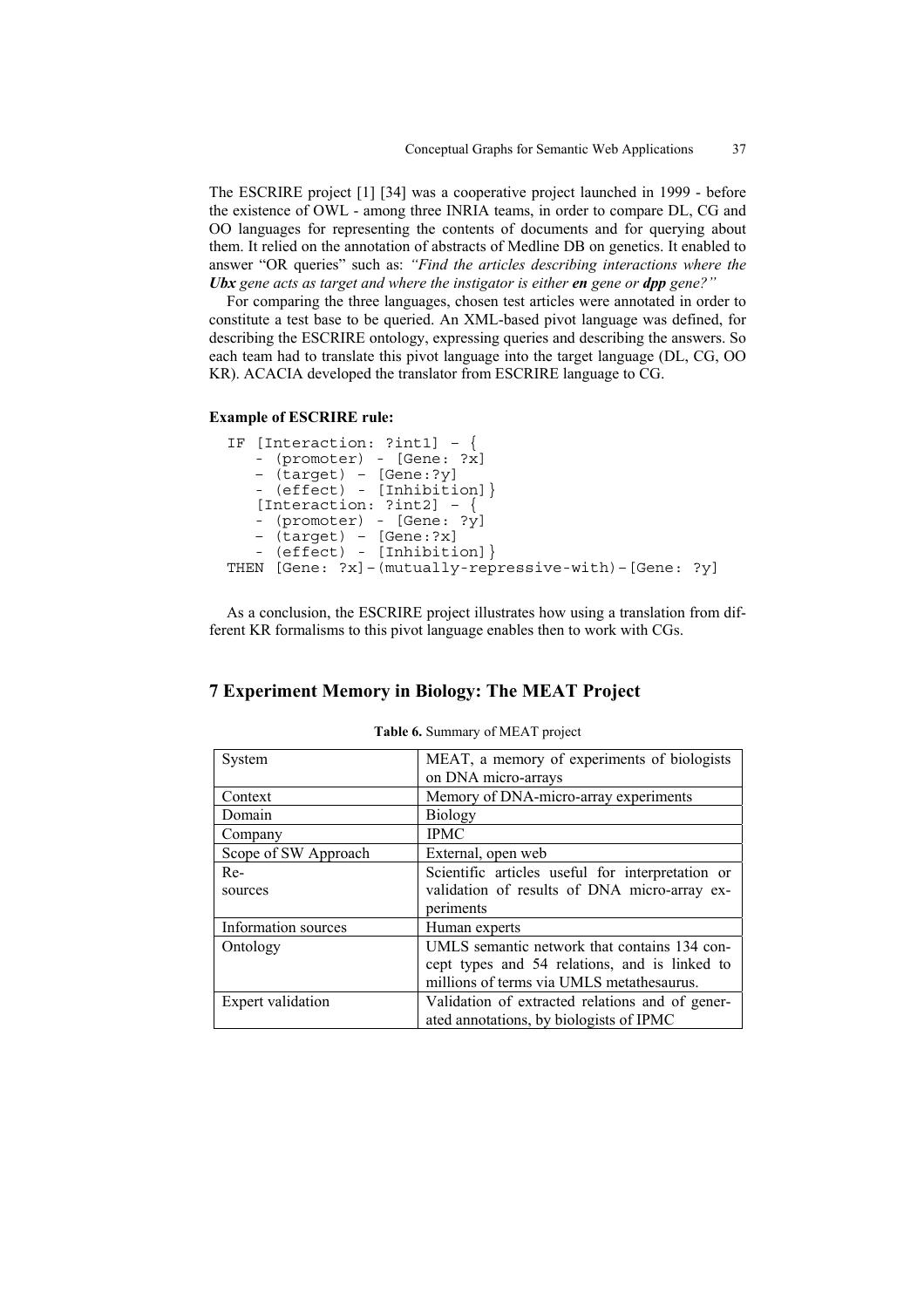| Typical user query           | " Find all the articles asserting a given (resp.<br>any) relation between a given biological entity<br>(gene, protein) and another biological entity"<br>" Find all the articles asserting any relation<br>between a given gene and any disease" |
|------------------------------|--------------------------------------------------------------------------------------------------------------------------------------------------------------------------------------------------------------------------------------------------|
| Used reasoning               | Classic projection                                                                                                                                                                                                                               |
| <b>CORESE</b> functions used | CORESE new query language $+$ Use of rules                                                                                                                                                                                                       |
|                              | + Use of approximate reasoning                                                                                                                                                                                                                   |
| End-user evaluation          | Evaluation by biologists of IPMC                                                                                                                                                                                                                 |
| Research progress            | Automatic extraction of relations from texts                                                                                                                                                                                                     |
|                              | + Automatic generation of RDF annotations                                                                                                                                                                                                        |

The MEAT project aims at building a memory of experiments in DNA micro-array, and at supporting biologists in their interpretation and validation of the results of their experiments, through analysis of semantically annotated Medline scientific articles. We consider the UMLS semantic network as a general ontology for the biomedical domain: the UMLS hierarchy of semantic types can be regarded as a hierarchy of concept types and the terms of the metathesaurus can be considered as instances of these concept types.



**Fig. 8.** CORESE interface showing the ontology and the query structure [28]

The MEAT-Annot system [28] relies on analysis of scientific articles through linguistic tools in order to generate automatically RDF annotations (not only concepts as in SAMOVAR but also relations among concepts). In the text, MEAT-Annot recognises terms corresponding to UMLS concepts and then it uses a relation extraction grammar for extracting automatically relations linking terms denoting UMLS concepts. It generates an RDF annotation that is stored, once validated by the biologist.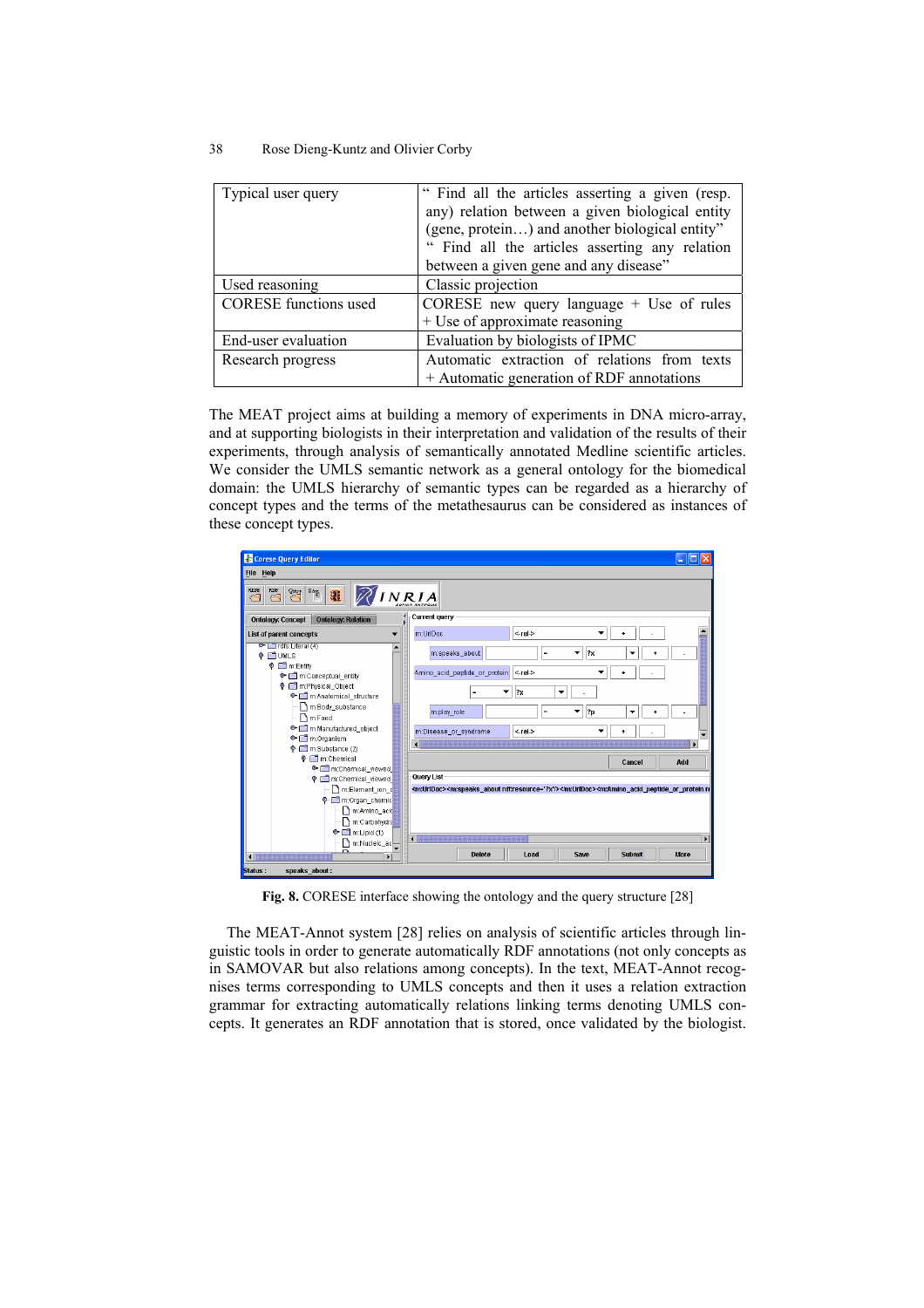The annotation base is then used by CORESE for retrieving the articles possibly relevant for answering the biologist's query and supporting him/her in the interpretation of a DNA micro-array experiment.

Figure 8 shows the CORESE interface for asking a query *"Find the URL of documents speaking about an amino-acid-peptide-or-protein playing a role in a disease"* and figure 9 shows the answers to this query.

As a conclusion, the MEAT project illustrates the reuse of an existing ontology and the use of linguistic tools for generating RDF annotations.

| <b>2</b> Corese answer - Microsoft Internet Explorer                                                                                                                                                                                           |                  |
|------------------------------------------------------------------------------------------------------------------------------------------------------------------------------------------------------------------------------------------------|------------------|
| Affichage Favoris Outils ?<br>Fichier<br>Edition                                                                                                                                                                                               |                  |
| O Rechercher Cravoris C Média @ 3 - 3 M -<br> z <br>$ \boldsymbol{\mathsf{x}} $<br>Précédente -                                                                                                                                                | $\rightarrow$    |
| Adresse #1 C:\tmp2.html                                                                                                                                                                                                                        | $\vee$ $\Box$ ok |
| 1 UriDoc<br>$C:\Delta \text{N} \times \text{N} \times \text{C}$ .pdf<br>speaks about<br>Amino acid peptide or protein<br>kgf<br>play role<br>Disease or syndrome<br>lung disease<br>play role<br>Disease or syndrome<br>pulmonary inflammation |                  |
| 2 UriDoc<br>C:\Demo\xml\lunginjurygrowth.pdf<br>speaks about<br>Amino acid peptide or protein<br>hgf<br>play role<br>Disease or syndrome<br>lung inflammation                                                                                  |                  |
| 3 UriDoc<br>C:\Demo\xml\lungrepair.pdf<br>speaks about<br>Amino acid peptide or protein<br>i16<br>play role<br>Disease or syndrome                                                                                                             |                  |
| 画                                                                                                                                                                                                                                              | Poste de travail |

Fig. 9. CORESE answers for the previous query [28]

# **8 Support to Cooperative Work in a Healthcare Network: The Life Line Project**

| System                      | A Virtual staff in the framework of the "Life Line" project |
|-----------------------------|-------------------------------------------------------------|
| Context<br>$\alpha$<br>sce- | Support to cooperative reasoning of members of a health     |
| nario                       | care network                                                |
| Domain                      | Medicine                                                    |
| Company                     | Nautilus (specialised in marketing medical software)        |
| SW Scope                    | Medical semantic Web among distributed health partners      |
| Resources                   | Medical documents: patient records, guide of best practices |
| Info. sources               | A medical database translated automatically into RDF(S)     |

**Table 7.** Summary of Life Line project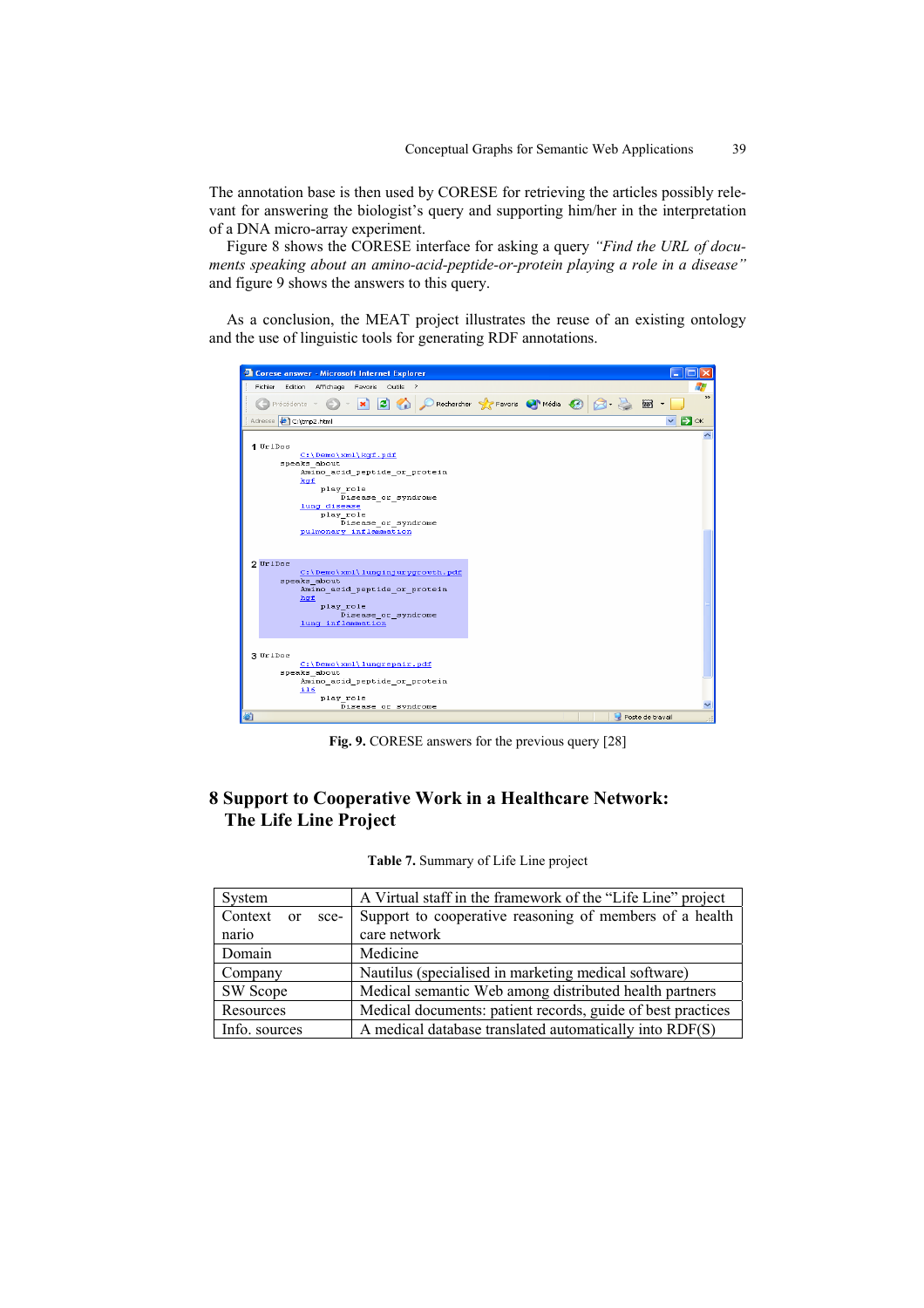| Ontology                 | Nautilus ontology with 26432 concepts and 13 relations       |
|--------------------------|--------------------------------------------------------------|
| <b>Expert</b> validation | Validation by our industrial partner Nautilus                |
| Typical User query       | "Find the past sessions of virtual staff where a given ther- |
|                          | apy was chosen for the patient and indicate the arguments    |
|                          | that were given in favour of his solution"                   |
|                          | "Find a past session of virtual staff where the patient suf- |
|                          | fered from a given symptom and indicate the disease diag-    |
|                          | nosed and the therapy protocol decided"                      |
| Used reasoning           | Classic projection                                           |
| <b>CORESE</b><br>func-   | CORESE past query language                                   |
| tions used               |                                                              |
| End-user<br>evalua-      | Evaluation by our industrial partner                         |
| tion                     |                                                              |
| Research progress        | Translation of a database into an RDF(S) ontology            |
|                          | + Integration of an ontology with SOAP and QOC graphs        |

The Life Line project [20] [40] aims at developing a knowledge management tool for a care network.

#### **8.1 Nautilus Ontology**

We developed a translator of the Nautilus medical DB from its internal format towards RDF(S), by using an approach of "reverse engineering" relying on the analysis of the principle of coding of this DB. The obtained Nautilus ontology was then extended by a classification of medical professions and by classes relevant for a healthcare network, and represented in RDFS. It was used in a tool called "Virtual Staff", that allows the members of a healthcare network to visualise their reasoning when formulating diagnosis assumptions or when making decisions of therapeutic procedures [20]. This application corresponds to an organisational semantic Web dedicated to a medical community cooperating in the context of a health care network.

In the Virtual Staff, the dependencies between the various diagnostic and therapeutic hypotheses are represented through a graph using the concepts defined in the Nautilus ontology. The doctor reasons by linking the health problems to the symptoms, the clinical signs and the observations in order to propose care procedures.

The Virtual Staff relies on the SOAP model (Subjective, Objective, Assessment, Plan) used by the medical community [46]. In this model, the S nodes describe current symptoms and clinical signs of the patient, the O nodes describe analyses or observations of the physician, the A nodes correspond to the diseases or health problems of the patient, and the P nodes correspond to the procedures or action plans set up in order to solve the health problems.

Sometimes, the doctor may need to visualise all the possible solutions and the arguments in their favour or against them. The QOC model (Question Options Criteria) [30]) is useful for support to decision-making. In this model, a question Q corresponds to a problem to solve. To solve the question Q, several Options are thought out, with, for each option, the criteria in its favour and the criteria against it. Two types of questions are possible for the Virtual Staff: (1) *Diagnosis of a pathology:*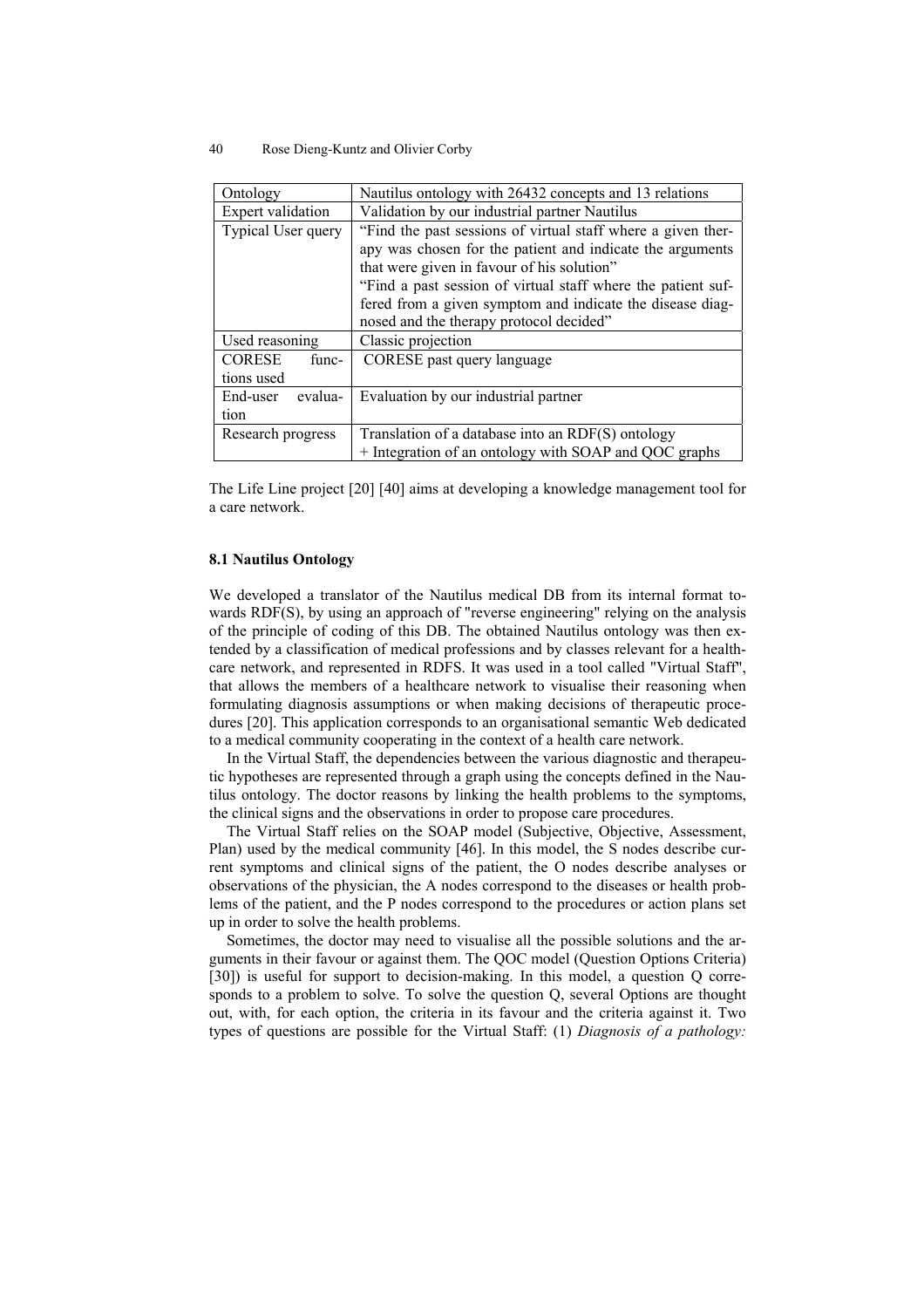Which pathology explains the clinical signs of the patient? (2) *Search of a prescription:* Which action plan will enable to treat the diagnosed pathology?

In the Virtual Staff, the SOAP graph enables to visualise the patient's record and in phase of decision, QOC graphs enable to choose between pathologies or between action plans. Using the Nautilus ontology, the system can propose a list of possible concept types to help the users to build SOAP and QOC graphs [20]. Table 8 indicates the concept types among the subtypes of which each category of node must be chosen.



**Fig. 10.** Interface of the Virtual Staff [40]

**Table 8.** Nodes of Virtual Staff graphs and Nautilus ontology concept types

| <b>Node Category</b>     | <b>Possible concept types</b>                    |
|--------------------------|--------------------------------------------------|
| S node in a SOAP graph   | Symptom                                          |
| O node in a SOAP graph   | LaboratoryTest, PathologicalAgent or ForeignBody |
| A node in a SOAP graph   | Malformation, Pathology or PsychologicalProblem  |
| P node in a SOAP graph   | Treatment or DiagnosticGesture                   |
| Option in a QOC graph    | Pathology or Treatment                           |
| Criterion in a QOC graph | Symptom, LaboratoryTest, Pathology or Treatment  |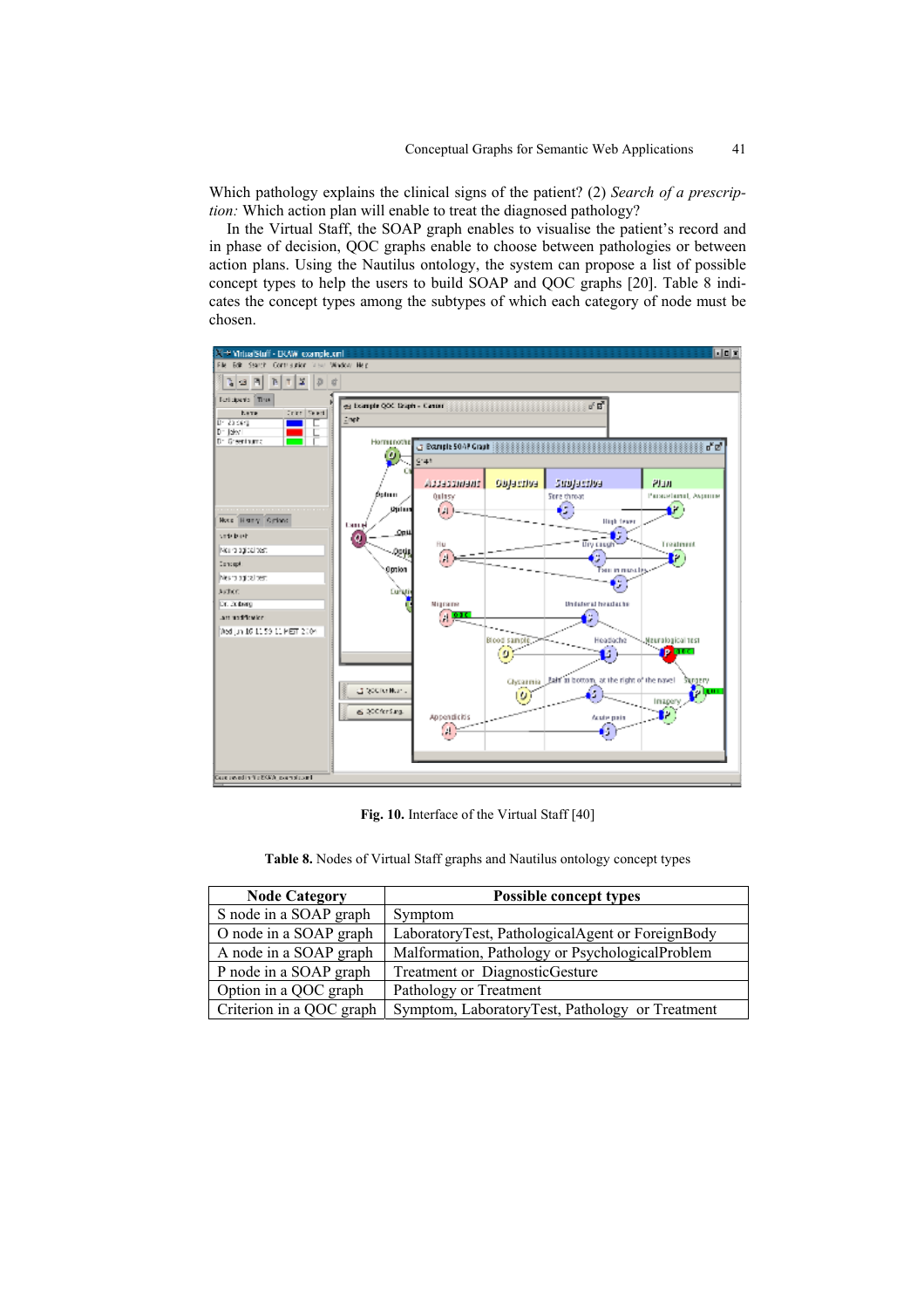The arcs between the nodes correspond to relations among concepts:

```
[Symptom] - (has for cause) - [Pathology]
[Pathology] – (has for consequence) – [Symptom]
[Pathology] – (confirmed_by) – [LaboratoryTest] 
[Pathology] – (treated b\overline{y}) – [Treatment]
```


**Fig. 11.** Architecture of the Virtual Staff [40]

The arcs between the nodes of a QOC graph can be interpreted by « Question hassolution Option » or by « Option has-positive-criterion Criterion » or by « Option has-negative-criterion Criterion ».

#### **8.2 Examples of Queries**

*"Find the past sessions of virtual staff where a given therapy was chosen for the patient and indicate the arguments that were given in favour of this solution"* 

```
[VirtualStaff Session: ?session] – (has-QOC) – 
[QOCGraph: ?graph] – (chosen-therapy) - [Therapy: 
?therap] – (positivecriteria) –[ConceptNautilus: ?cri-
terion]
```
*"Find a past session of virtual staff where the patient suffered from a given symptom and indicate the disease diagnosed and the therapy protocol decided"* 

```
[VirtualStaff Session: ?session] – (has-SOAP) – [SOAP-
Graph: ?graph] – (has_symptom) – [Symptom: ?symp] – 
(has for cause) – [Pathology: ?patho] – (treated by) –
[Therapy: ?therap]
```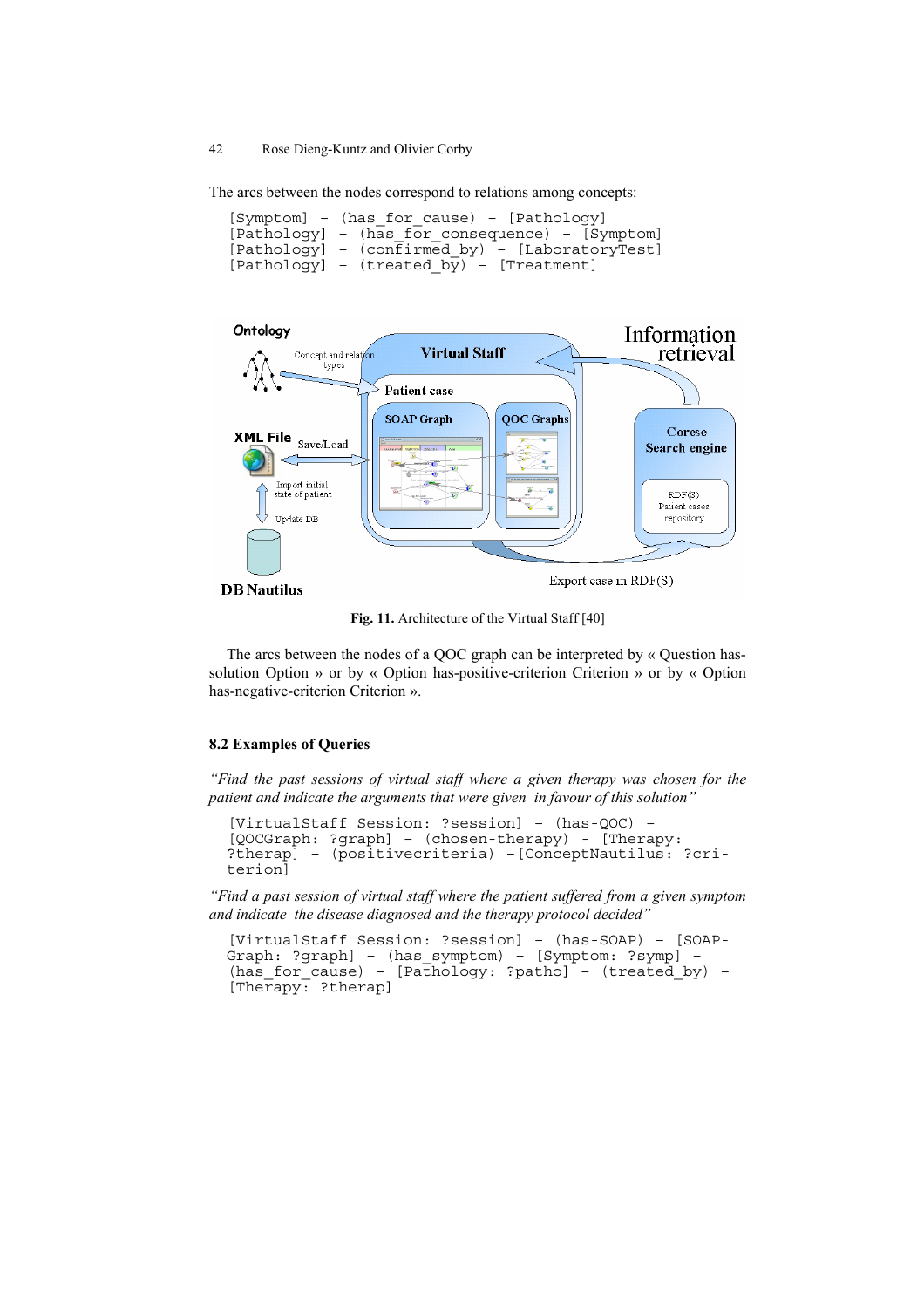#### **8.3 Conclusions**

The Virtual Staff illustrates an application where CORESE helps to retrieve the relevant subclasses for editing the SOAP and QOC graphs and enables to retrieve information on past virtual staff sessions stored in RDF(S).

# **9 KMP (Knowledge Management Platform) Project**

The KmP project<sup>5</sup> is an RNRT project for skills cartography of Sophia Antipolis firms in telecommunications. It is so far the largest application using CORESE and its new features such as new query language, new rule language, approximate reasoning. CORESE is the kernel of the semantic web server developed for KmP. Design of the KmP system was characterised by a user-centred, participative approach with a special care for GUI interfaces developed in SVG (see figure 12).

| System                | KmP system for cartography of skills in tele-   |  |  |
|-----------------------|-------------------------------------------------|--|--|
|                       | communications for Sophia Antipolis firms       |  |  |
| Context or scenarios  | Increase visibility of Telecom Valley<br>1)     |  |  |
|                       | Cartography of skills in order to enhance<br>2) |  |  |
|                       | inter-firms cooperation                         |  |  |
|                       | Support to cooperation between industrial<br>3) |  |  |
|                       | companies and research laboratories             |  |  |
| Domain                | Telecommunications                              |  |  |
| Companies             | Companies of Telecom Valley: Amadeus,           |  |  |
|                       | ATOS Origin, Coframi, Elan IT, Eurecom,         |  |  |
|                       | France Télécom R&D, HP, IBM, INRIA, Phil-       |  |  |
|                       | ips Semiconductors, Qwan System, Transiciel,    |  |  |
|                       | UNSA-CNRS                                       |  |  |
| Semantic Web Approach | Semantic Web server                             |  |  |
| Resources             | Documents describing collective competencies    |  |  |
|                       | of firms or of research laboratories            |  |  |
| Information sources   | Human experts                                   |  |  |
| Ontology              | The KMP ontology comprises 1136 concepts        |  |  |
|                       | and 83 relations and 15 levels of depth         |  |  |
| Expert validation     | User-centred participative design and user-     |  |  |
|                       | centred validation                              |  |  |
| User query            | "Find one company having this type of skills"   |  |  |
|                       | "Show me the poles of complementary compe-      |  |  |
|                       | tencies in this field"                          |  |  |
|                       | "Show me the clusters of similar competencies"  |  |  |
|                       | in this field"                                  |  |  |

|  | Table 8. Summary of KmP project |  |  |
|--|---------------------------------|--|--|
|--|---------------------------------|--|--|

 $\overline{a}$ 

<span id="page-24-0"></span><sup>5</sup> http://www-sop.inria.fr/acacia/soft/kmp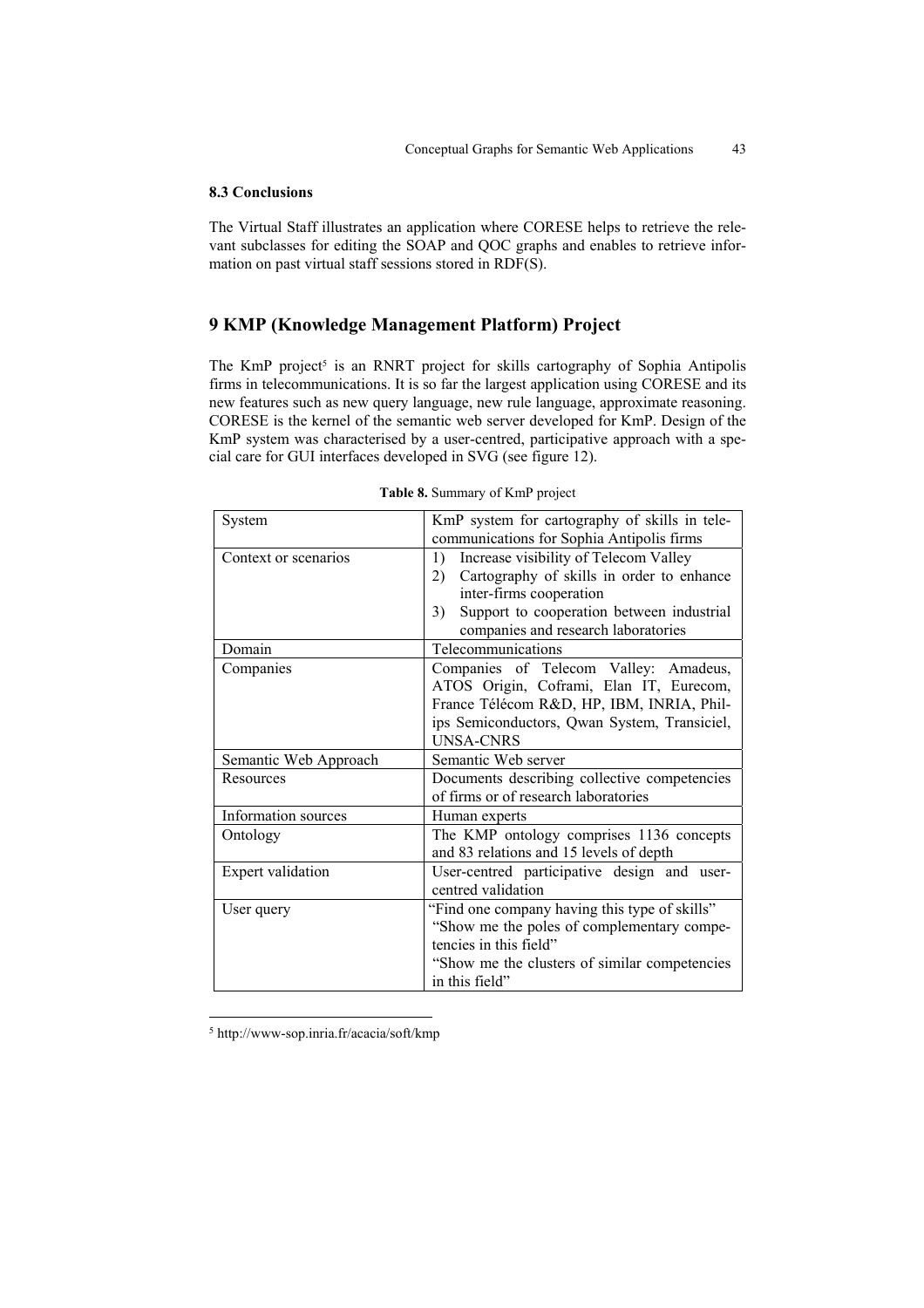| Used reasoning               | Classic projection                         |  |
|------------------------------|--------------------------------------------|--|
|                              | + Approximate reasoning                    |  |
| <b>CORESE</b> functions used | $CORESE$ past and new query language + Use |  |
|                              | of rules $+$ Use of approximate reasoning  |  |
| End-user evaluation          | User-centred evaluation                    |  |
| <b>Research Progress</b>     | Competence ontology represented in RDF(S)  |  |
|                              | + New ontological distance for approximate |  |
|                              | reasoning + SVG graphical user interfaces  |  |



**Fig. 12.** Interface of KmP showing clusters of complementary competences (credit: Gronnier)

## **10 Conclusions**

### **10.1 Evolution of CORESE**

Let us summarise the evolution of CORESE through all these applications:

- − In SAMOVAR, we used CORESE first query language and we used a linguistic tool for generating both the ontology concept types and the annotations from texts.
- − In CoMMA, CORESE was enhanced by representation of graph rules enabling to express property relations such as reflexivity, symmetry, transitivity, inverse rela-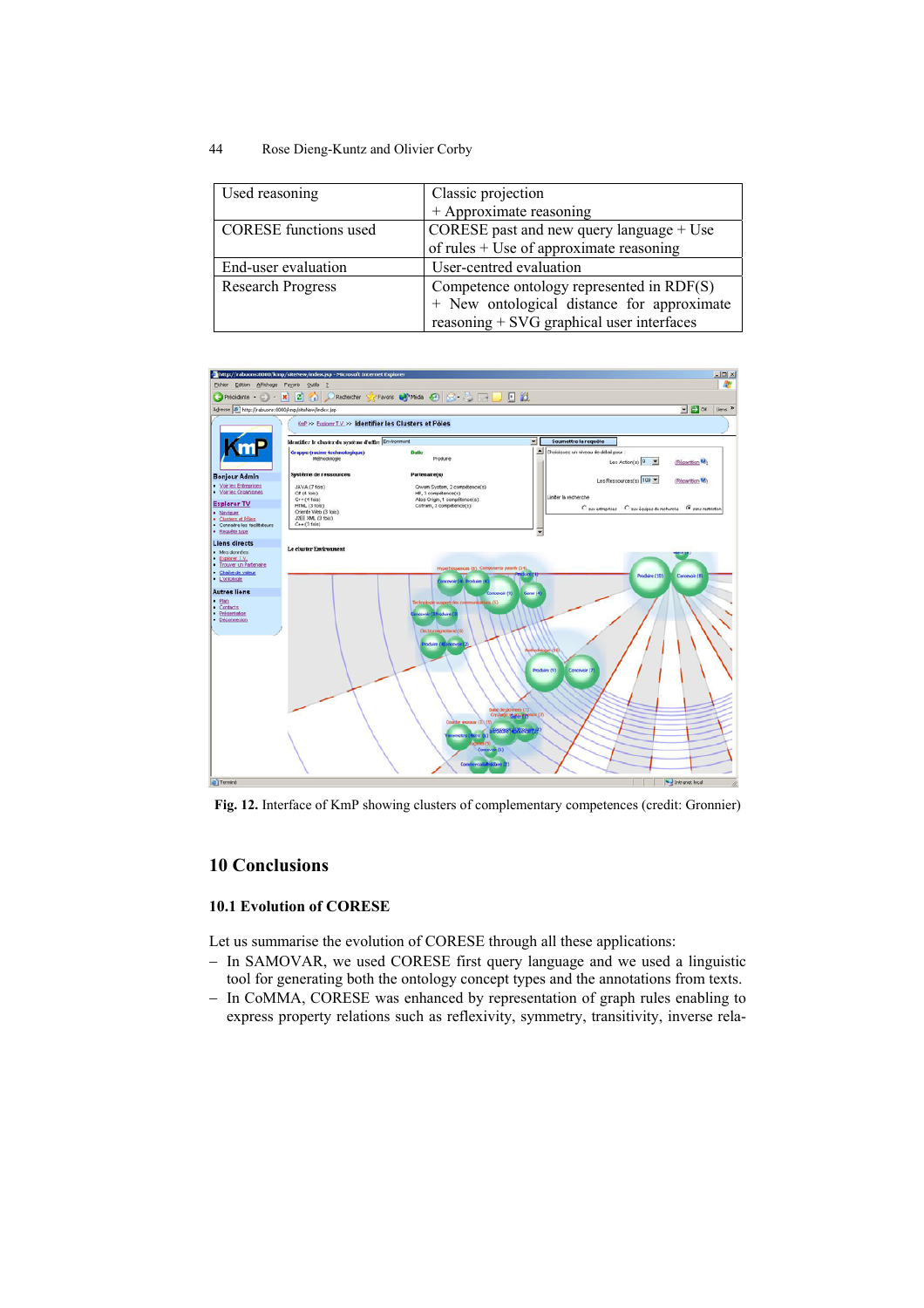tion and to express domain rules; a forward-chaining engine was developed for using such rules in order to enlarge the annotation base.

- − In the ESCRIRE project, a new *select … from … where* query language was introduced, and the "or queries" were processed, as well as reflexive, symmetric, transitive and inverse relations.
- − In Life Line and MEAT projects, the new query language was used.
- − In KmP, a semantic web server was developed, as well as new interfaces with SVG and the new CORESE query language and approximate reasoning were used.

CORESE can be compared to query languages or tools dedicated to RDF such as RQL [27], Triple [43], SquishQL [35], Sesame [7], or tools such as [21]. But CORESE is the only RDF(S)-dedicated engine that offers both inference rules and approximate search and the only RDF(S)-dedicated engine relying on CG. A few researchers use CG in semantic Web context: a link between CG and RDF(S) metamodel is proposed in [24]; CG is also the KR formalism used by Ontoseek (a contentbased information retrieval system for online yellow page and product catalogs) [26] and by WebKB (an ontology server and Web robot) [32]. With respect to the synthesis on CG applications [9], CORESE is a prototype that has been used in ten applications and by several dozens of users. It proves a real usefulness of CG reasoning for corporate semantic webs. Moreover, the applications MEAT, Life Line and KmP are not restricted to a single organisation and are relevant for the (open) semantic Web.

#### **10.2 Evaluation Issues**

In the previous applications, evaluation was carried out from three viewpoints [17]:

- − *Checking from system viewpoint:* we can check whether the system actually realises the functions it was intended for, and whether it satisfies classic criteria of software quality (performance, robustness, etc). We performed such a verification partially in most of our applications.
- − *Validation from expert viewpoint:* the experts must validate the correctness, quality and relevance of the knowledge included in the system (mainly the ontology and the semantic annotations): we performed such validation for all our applications except ESCRIRE project where no expert was available.
- − *Evaluation from end-user viewpoint:* the end-users evaluate whether the system is useful and usable according to them. We performed a very detailed, scenarioguided, end-user evaluation in two projects: CoMMA and KmP.

In our past applications such as SAMOVAR or CoMMA, we did not organise experiments for calculating systematically information retrieval recall and precision. However, during SAMOVAR evaluation, the Renault experts appreciated the ontology-guided retrieval offered by CORESE: for example, CORESE enabled them to discover similarity between different problems described in the description problem base, similarity that could not have been found automatically using classic SQL queries since it depended on the semantic contents of textual fields and not on structured fields of the DB. As the SAMOVAR ontology had been created from these textual fields, it enabled to capture this similarity between different problems (in the same project or in different projects). Likewise, during the CoMMA project, T-NOVA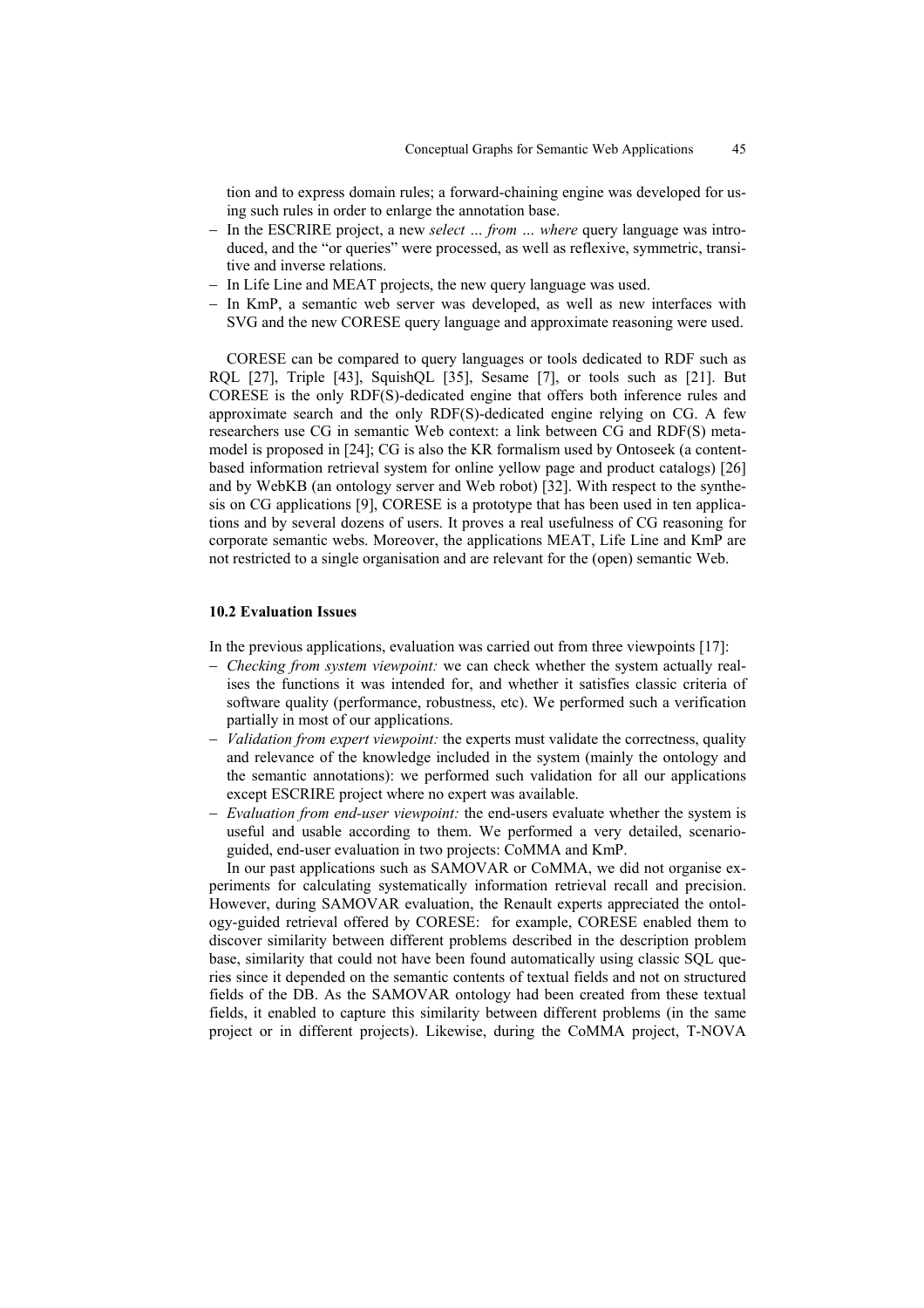considered CORESE as retrieving far more relevant documents than its previous search engine and in a more efficient way. More generally, in most of our past applications, the evaluation was ergonomics-based, qualitative and based on human assessment. However, we performed a quantitative evaluation in some projects not detailed here (e.g. ontology alignment [2]). we are now preparing quantitative evaluation experiments in the MEAT project and in a technological watch application.

### **10.3 Discussion**

The main advantages of CG in the applications previously described are:

- − *The expressiveness at the level of KR:* Sowa's CGs "a la Pierce" [45] enable to represent first-order logic; in CORESE, we translated RDF(S) into simple CG [10]; SG family [3] is more expressive than RDF(S): for example, it enables to represent n-ary relations. Even though some expressions of OWL cannot be represented in SG family, however, in most of our applications, RDF(S) extended with rules was sufficient for expressing what was needed, which means that simple CGs with graph rules – as studied in the SG family– were sufficient.
- − *The power at the level of reasoning:* CORESE takes advantage of the classic CG projection (that we optimised for dealing with large ontologies), and offers forward-chaining on graph rules. The approximate search based on the calculation of an ontological distance requires the implementation of an "approximate projection" [12]. It would be interesting to study its complexity as for the SG family [3].
- − *The power at the level of queries:* CORESE query language is close to SPARQL specification [38] – that should become a recommendation of W3C.

As a further work, we intend to study systematically (1) what can be expressed with CGs (KR and queries) that could not be expressed with the other languages and (2) what cannot be expressed in CGs while it could be expressed with other languages.

One frequent argument in favour of CG formalism is its greater readability thanks to its graphical notation. However in CORESE, it is RDF(S) that is handled and visible externally and not CGs, since RDF(S) is the W3C-recommended language, that plays the role of exchange language between CORESE and external world (e.g. the user or other applications). However, adequate graphical user interfaces can represent RDF(S) through graphs (as CGs): in the MEAT project, our validation interface for the biologists presents the generated RDF annotations through user-friendly graphs.

We distinguish the internal language handled by the semantic web tools (i.e. RDF(S) and OWL), the language handled by the developer (in our case, RDF(S) and CG), and last, what can be seen by the end-user through user interfaces.

Our choice of RDFS is mainly historical since the first implementations of CORESE preceded the emergence of OWL. But as, in 2004, W3C recommended OWL for representing more complex ontologies, our strategy can be either to continue to focus on  $RDF(S) - i.e.$  privilege applications needing only simple ontologies since most existing Web-available ontologies are still in  $RDF(S)$  – or to evolve towards OWL. The ACACIA team is studying CORESE extensions to handle annotations represented in OWL Lite. Handling simple ontologies should be an advantage in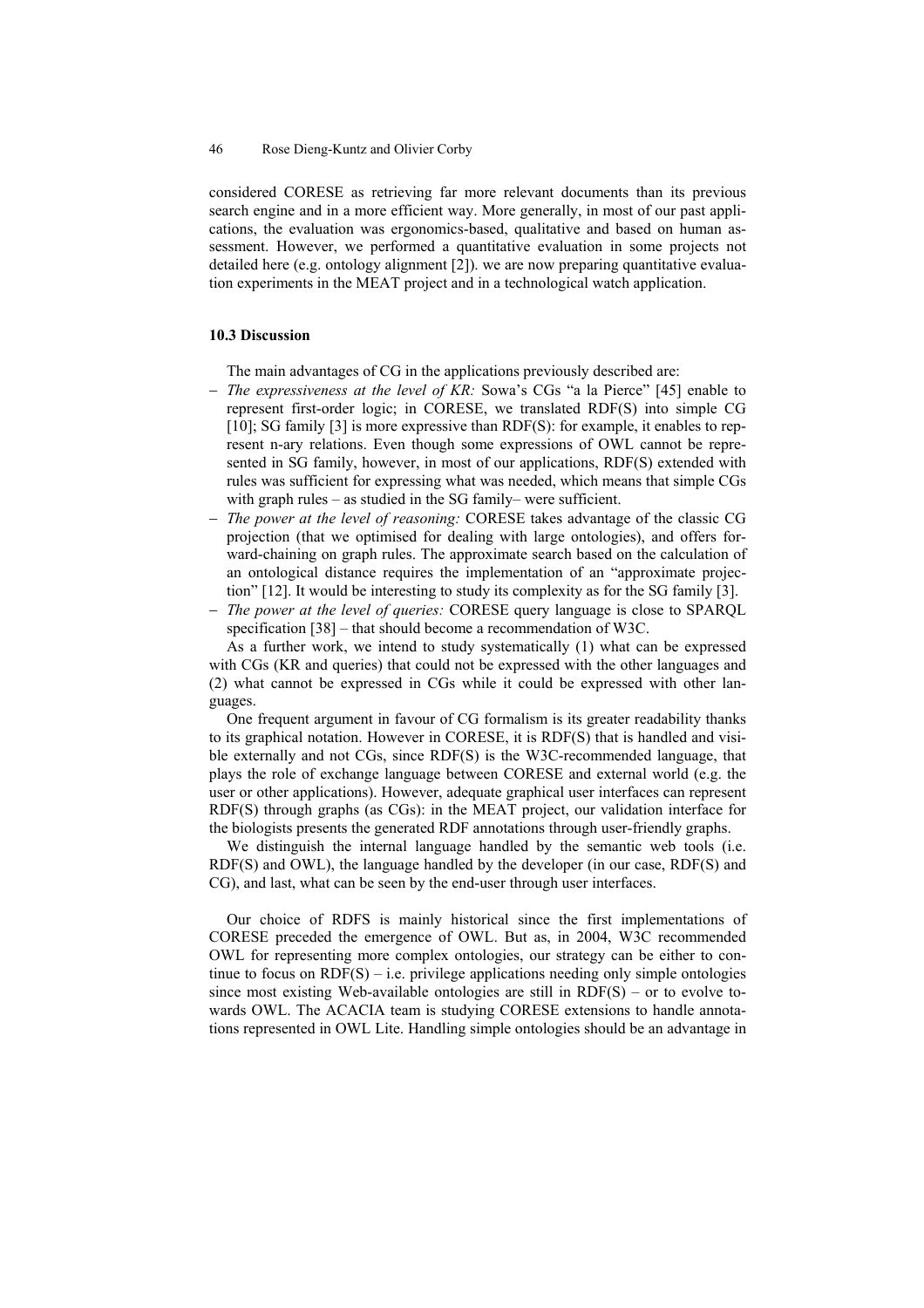the framework of the open semantic Web, where heterogeneity and scalability issues are more crucial than for corporate semantic Webs.

#### **10.4 Towards the Semantic Web**

In [17], we emphasise the most important research topics needed to be performed on construction, management and evolution of the different elements of a corporate semantic Web: automation, heterogeneity, evolution, evaluation and scalability.

In addition to the topics described in this paper, the ACACIA team also studies thoroughly RDF(S) ontology alignment ontology [2], multi-viewpoint ontologies [39] support to technological watch with ontology-guided search on the external Web [8] and support to e-Learning (a new KM scenario) using semantic Web technologies. As the results of this research will be used to extend CORESE search engine, this research on RDF(S) indirectly works with CGs. We hope to have shown through this paper that more than 10 years of research in CG are useful for contributing to reach Tim Berners-Lee's vision of the Semantic Web.

#### **Acknowledgements.**

We deeply thank all our colleagues of the ACACIA team for their enthusiasm in our collective work on corporate memories and on corporate semantic Webs. We are specially grateful to Khaled Khelif, Nicolas Gronnier, and Marek Ruzicka for the hard-copies of MEAT-Annot, KmP and Virtual Staff integrated in this paper. CORESE was mainly designed and developed by Olivier Corby, with a support of Olivier Savoie for implementation. Rules were added to CORESE by Alexandre Delteil and Catherine Faron-Zucker, that also proposed the DRDF(S) language and the algorithm for concept learning from RDF annotations. Joanna Golebiowska developed the SAMOVAR system, Fabien Gandon the O'CoMMA ontology and the annotation and query distribution algorithms in the CoMMA multi-agent system, Carolina Medina-Ramirez developed the EsCorServer server of biological knowledge, Khaled Khelif the MEAT-Annot system for generation of annotations in the framework of the MEAT project initiated by Leila Alem on biochip experiment memory, Frédéric Corby and David Minier reconstituted the Nautilus ontology from the medical database, David Minier and Marek Ruzicka implemented the Virtual Staff, Nicolas Gronnier and Cécile Guigard developed the KmP system specified by Alain Giboin, Fabien Gandon and Olivier Corby. Bach Thanh-Le developed the Asco algorithm for RDF(S) ontology alignment, Cao Tuan-Dung an algorithm for supporting technological watch guided by an ontology, Laurent Alamarguy an algorithm for relation extraction from texts, Sylvain Dehors semantic Web techniques for eLearning, and Luong Hiep-Phuc studies the evolution of a corporate semantic Web. Many thanks also to the previous members of the ACACIA team, since their past research was an important step towards corporate semantic Webs: Philippe Martin developed the CGKAT system linking structured documents, WordNet ontology and CG, Sofiane Labidi, Krystel Amergé, Laurence Alpay contributed to knowledge acquisition from multiple experts, Stéphane Lapalut to reasoning on CGs, Christophe Cointe, Nada Matta, Norbert Glaser and Roberto Sacile to research on CommonKADS, Kalina Yacef to research on eLearning, Stefan Hug developed the MultiKat system for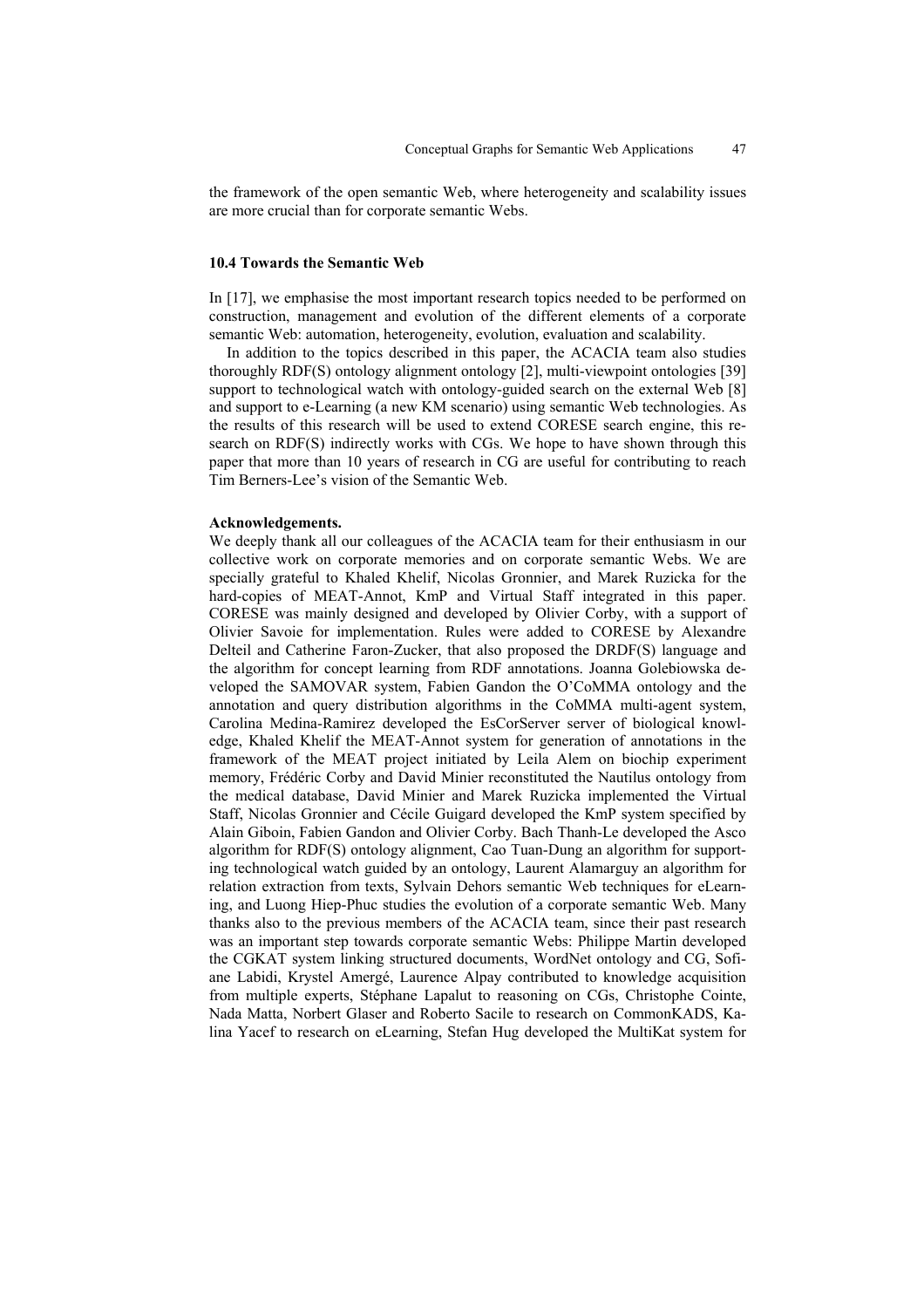CG ontology comparison and Myriam Ribière proposed models for integrating viewpoints in a CG ontology.

### **References**

- 1. Al-Hulou, R., Corby, O., Dieng-Kuntz, R., Euzenat, J., Medina Ramirez, C., Napoli, A. and Troncy, R. Three knowledge representation formalisms for content-based manipulation of documents, KR'2002 Workshop on "Formal Ontology, Knowledge Representation and Intelligent Systems for the World Wide Web". Toulouse, France, April 2002.
- 2. Bach, T.-L., Dieng-Kuntz, R., Gandon, F. On Ontology Matching Problems (for building a corporate Semantic Web in a multi-communities organization). ICEIS 2004. Porto, 2004.
- 3. Baget, J.-F., Mugnier, M.-L. Extensions of Simple Conceptual Graphs: The Complexity of Rules and Constraints, JAIR, 16:425-465, 2002
- 4. Berners-Lee, T. Semantic Web Road Map. http://www.w3.org/DesignIssues/Semantic.html, September 1998.
- 5. Berners-Lee, T., Hendler, J., Lassila, O. The Semantic Web. Scientific American, May 2002.
- 6. Berners-Lee T. , Miller E. The Semantic Web lifts off. ERCIM News No. 51, Oct. 2002.
- 7. Broekstra, J., Kampman, A., van Harmelen, F. Sesame: A Generic Architecture for Storing and Querying RDF and RDF Schema. Proc. of ISWC'2002, pp. 54-68, Sardinia, Italy, 2002.
- 8. Cao, T.-D., Dieng-Kuntz, R., Fiès, B. An Ontology-Guided Annotation System For Technology Monitoring, IADIS Int. Conf. WWW/Internet 2004, Madrid, October 2004.
- 9. Chein, M., Genest, D. CGs Applications: Where are we 7 years after the first ICCS. In ICCS'2000, Darmstadt, Germany, August 14-18, Springer LNAI 1867, p. 127-139.
- 10. Chein, M., Mugnier, M.-L. Conceptual graphs: fundamental notions. RIA, 6(4): 365-406. 1992.
- 11. Corby, O., Dieng, R., Hébert, C. A Conceptual Graph Model for W3C Resource Description Framework, In Proc. of ICCS'2000, Darmstadt, 2000, LNAI 1867, p. 468-482.
- 12. Corby, O., Dieng-Kuntz, R., Faron-Zucker, C. Querying the Semantic Web with the CORESE Search Engine. ECAI'2004, Valencia, August 2004, IOS Press, p. 705-709.
- 13. Corby, O., Faron, C., CORESE: A Corporate Semantic Web Engine. WWW'2002 Workshop on Real World RDF and Semantic Web Appl., Hawaii, USA, May 2002. http://paul.rutgers.edu/~kashyap/workshop.html
- 14. Dean, M., Schreiber, G. (eds). OWL Web Ontology Language Reference. W3C Recommendation, 10 February 2004, http://www.w3.org/TR/owl-ref/
- 15. Delteil A., Faron C., Dieng R. Learning Ontologies from RDF Annotations. In Proc. of IJCAI'01 Workshop on Ontology Learning, Seattle, USA, August 2001.
- 16. Delteil A., Faron C., Dieng R. Extensions of RDFS Based on the Conceptual Graph Model. ICCS'2001, LNAI 2120, Springer-Verlag, pp. 275-289, Stanford, CA, USA, 2001.
- 17. Dieng-Kuntz, R. Corporate Semantic Webs. To appear in D. Schwartz ed, Encyclopaedia of Knowledge Management, Idea Publishing, July 2005.
- 18. Dieng, R., Hug, S. MULTIKAT, a Tool for Comparing Knowledge from Multiple Experts. Proc. of ICCS'98, Montpellier, 1998, Springer-Verlag, LNAI 1453
- 19. Dieng, R., Hug, S. Comparison of "personal ontologies" represented through conceptual graphs. Proc. of ECAI'98, Wiley & Sons, p. 341-345, Brighton, UK, 1998.
- 20. Dieng-Kuntz, R., Minier, D., Corby, F., Ruzicka, M., Corby, O., Alamarguy, L. & Luong, P.-H. Medical Ontology and Virtual Staff for a Health Network, Proc. of EKAW'2004, Whittlebury Hall, UK, October 2004, p. 187-202.
- 21. Eberhart, A. Automatic Generation of Java/SQL Based Inference Engines from RDF Schema and RuleML. Proc. of ISWC'2002, pp. 102-116, Sardinia, Italy, 2002.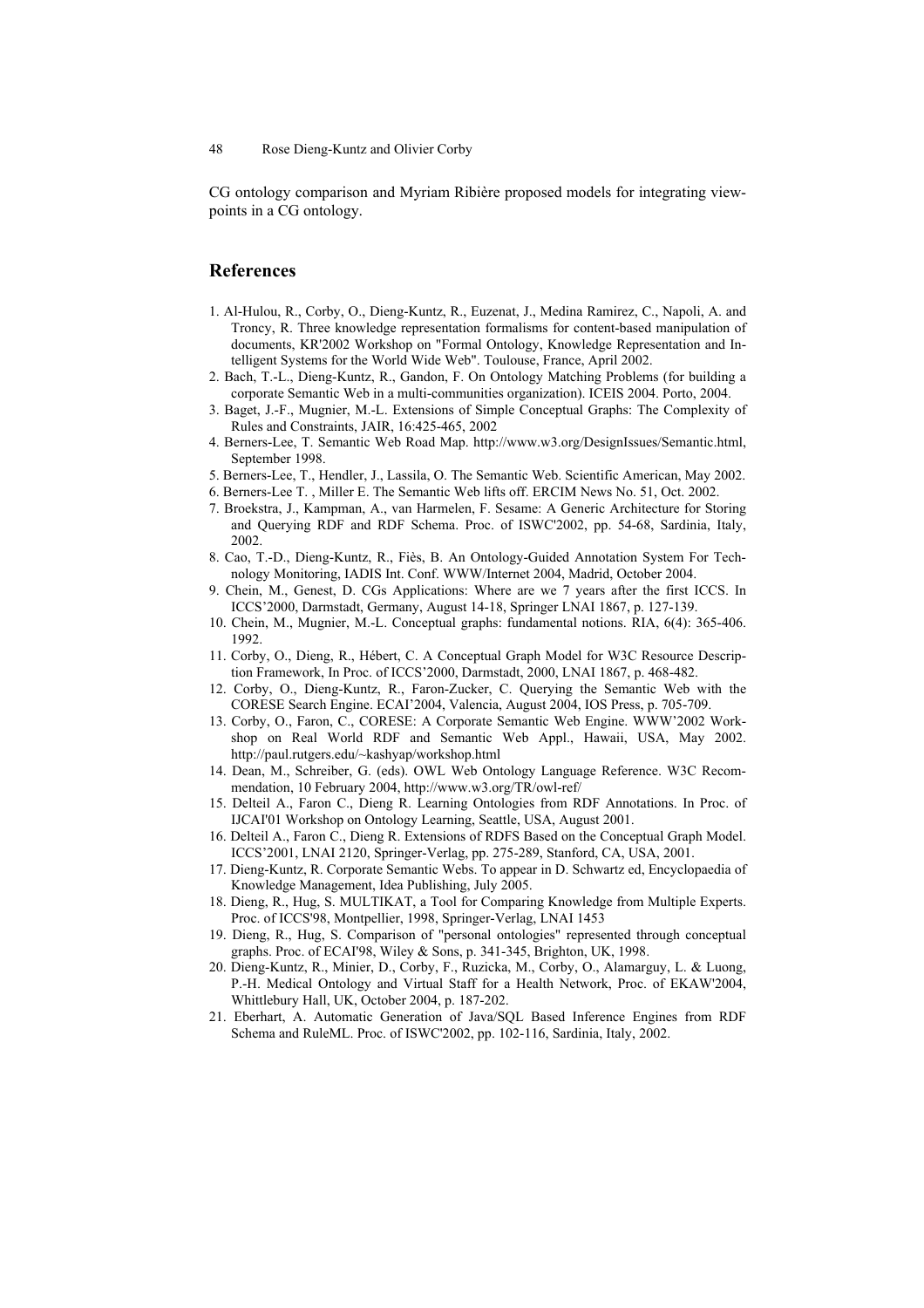- 22. Gandon, F., Berthelot, L., Dieng-Kuntz, R., A Multi-Agent Platform for a Corporate Semantic Web, AAMAS'2002, p. 1025-1032, July 15-19, 2002, Bologna, Italy.
- 23. Gandon, F., Dieng-Kuntz, R., Corby, O., Giboin, A. Semantic Web and Multi-Agents Approach to Corporate Memory Management, Proc. of the 17th IFIP World Computer Congress IIP Track, p. 103-115, August 25-30, 2002, Montréal, Canada.
- 24. Gerbé O., Mineau G. W. The CG Formalism as an Ontolingua for Web-Oriented Representation Languages. ICCS'2002, Borovetz, July 2002, Springer, p. 205-219.
- 25. Golebiowska, J., Dieng, R., Corby, O., Mousseau, D. Building and Exploiting Ontologies for an Automobile Project Memory, K-CAP, Victoria, Oct. 2001, p. 52-59.
- 26. Guarino, N., Masolo, C., Vetere, G. Ontoseek: Content-based access to the Web. In IEEE Intelligent Systems, vol. 14(3), pp. 70-80, 1999.
- 27. Karvounarakis, G., Alexaki, S., Christophides, V., Plexousakis, D., Scholl M. RQL: a declarative query language for RDF. In Proc. of WWW'2002, Honolulu, pp. 592-603.
- 28. Khelif, K., Dieng-Kuntz, R. Ontology-Based Semantic Annotations for Biochip Domain, EKAW'2004 Workshop on Application of Language and Semantic Technologies to support Knowledge Management Processes, UK, October 2004, http://CEUR-WS.org/Vol-121/
- 29. Lassila, O., Swick, R. R. Resource Description Framework (RDF) Model and Syntax Specification. W3C Recomm., February 22, http://www.w3.org/tr/rec-rdf-syntax/ , 1999.
- 30. Maclean, A., Young, R., Bellotti, V., Moran T.: Questions, Options, and Criteria: Elements of a Design Rationale for User Interfaces. IJHCI, 6(3/4):201-250. 1991.
- 31. Martin, P. CGKAT: A Knowledge Acquisition and Retrieval Tool Using Structured Documents and Ontologies. ICCS'97, 1997, Springer, LNAI 1257, p. 581-584.
- 32. Martin, P., Eklund, P. Knowledge Retrieval and the World Wide Web. IEEE Intelligent Systems, 15(3):18-25, 2000.
- 33. McGuinness, D. L., van Harmelen, F. (eds) OWL Web Ontology Language 57. Overview, W3C Recommendation, February 10, 2004. http://www.w3.org/TR/owl-features/
- 34. Medina Ramirez, R. C., Dieng-Kuntz, R., Corby, O. Querying a heterogeneous corporate semantic web: a translation approach, Proc. of the EKAW'2002 Workshop on KM through Corporate Semantic Webs. Sigüenza, Spain, October 2002.
- 35. Miller, L., Seaborne, A., Reggiori, A. Three Implementations of SquishQL, a Simple RDF Query Language. In Proc. of ISWC'2002, 2002, pp. 423-435, Sardinia, Italy.
- 36. Mineau, G. W. A First Step toward the Knowledge Web: Interoperability Issues among Conceptual Graph Based Software Agents, Part I. Proc. of ICCS'2002, p. 250-260.
- 37. Mugnier, M.-L. Knowledge Representation and Reasonings Based on Graph Homomorphism. ICCS'2000, Darmstadt, August 2000, Springer 1867, p. 172-192.
- 38. Prud'hommeaux E., Seaborne A., SPARQL Query Language for RDF, W3C Working Draft, 17 February 2005, http://www.w3.org/TR/2005/WD-rdf-sparql-query-20050217/
- 39. Ribière, M., Dieng-Kuntz, R. A Viewpoint Model for Cooperative Building of an Ontology, ICCS'2002, Borovets, July 2002, Springer LNAI 2393, p. 220-234.
- 40. Ruzicka, M., Dieng-Kuntz, R., Minier, D. Virtual Staff Software Tool for Cooperative Work in a Health Care Network INRIA Research Report RR-5390, November 2004.
- 41. Salvat E. Theorem Proving Using Graph Operations in the Conceptual Graph Formalism, In Proc. of ECAI'98, pp. 356-360, Brighton, UK, 1998.
- 42. Salvat É., Mugnier M.-L. Sound and Complete Forward and Backward Chaining of Graph Rules. ICCS '96, Sydney, 1996, Springer, LNAI 1115, p. 248-262.
- 43. Sintek, M., Decker, S. Triple: A Query, Inference and Transformation Language for the Semantic Web. Proc. of ISWC'2002, pp. 364-378, Sardinia, 2002.
- 44. Southey, F. and Linders, J. G., Notio A Java API for developing CG tools, ICCS'99, 1999.
- 45. Sowa, J. Conceptual Graphs: Information Processing in Mind and Machine. Reading, Addison Wesley, 1984.
- 46. Weed, L. D. The Problem Oriented Record as a Basic Tool in Medical Education, Patient Care and Clinical Research. Ann Clin Res 3(3):131-134. 1971.